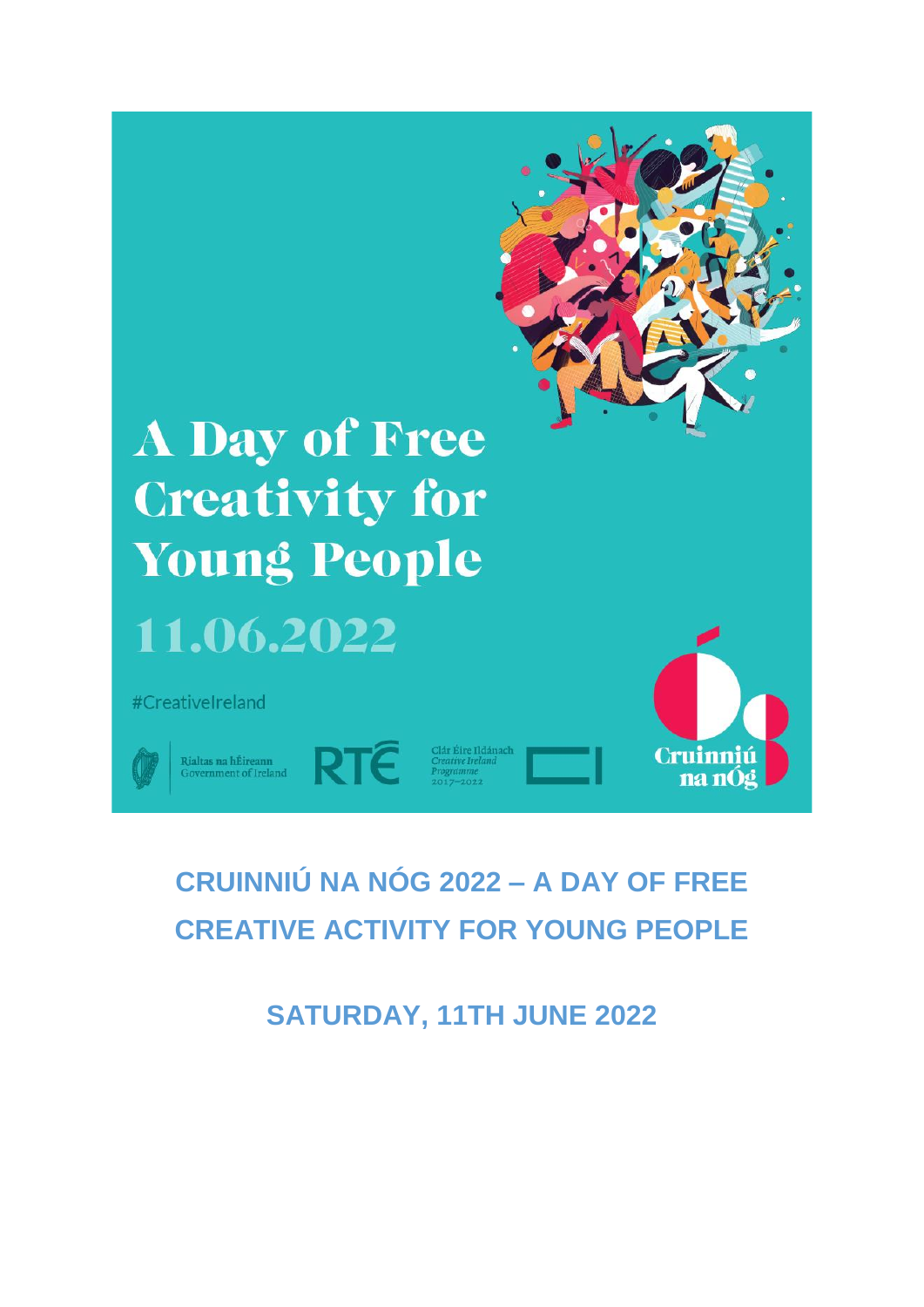Creative Ireland Clare is delighted to present to you its Cruinniú na nÓg 2022 programme. We have a wide selection of events for all ages and interests, spread across the whole county of Clare. All events are free and some require booking. Some events were offered directly to schools so that as many children as possible could participate. We hope you enjoy this free day of creativity that celebrates the voice of the child.

Ireland is the first, and *only*, country in the world to have a national day of free creativity for children and young people under 18. **Cruinniú na nÓg** is a flagship initiative of the **Creative Ireland Programme's Creative Youth Plan** to enable the creative potential of children and young people.

Nationwide events include:

- More than 450 free creative events for young people throughout the country
- Eight live music stages with performances livestreamed on dedicated TV channel
- 12 pop up dance performances
- Youth Theatre Ireland to host introductory theatre workshops nationwide
- 5,000 juggling balls distributed nationwide, with four circus workshops in Tipperary, Cork, Dublin and Galway
- Four historic houses to host free Cruinniú na nÓg activities

Creative Ireland Clare is a collaborative programme that encompasses arts, culture, community and heritage. It is part of Clare County Council and is managed by a Culture Team from the Library, Arts, Heritage, Archives, Museum, Local Enterprise and Community and Rural Development sectors.

Special thanks to our Programme Curator Sheila Quinn for her dedication and commitment to this year's programme.

For more information about **Cruinniú na nÓg** and events nationwide go to [https://cruinniu.creativeireland.gov.ie/.](https://cruinniu.creativeireland.gov.ie/)

Follow us on social media to experience a flavour of our events online! Instagram @clarecruinniu and Facebook @CreativeIrelandClare #ClareCruinniú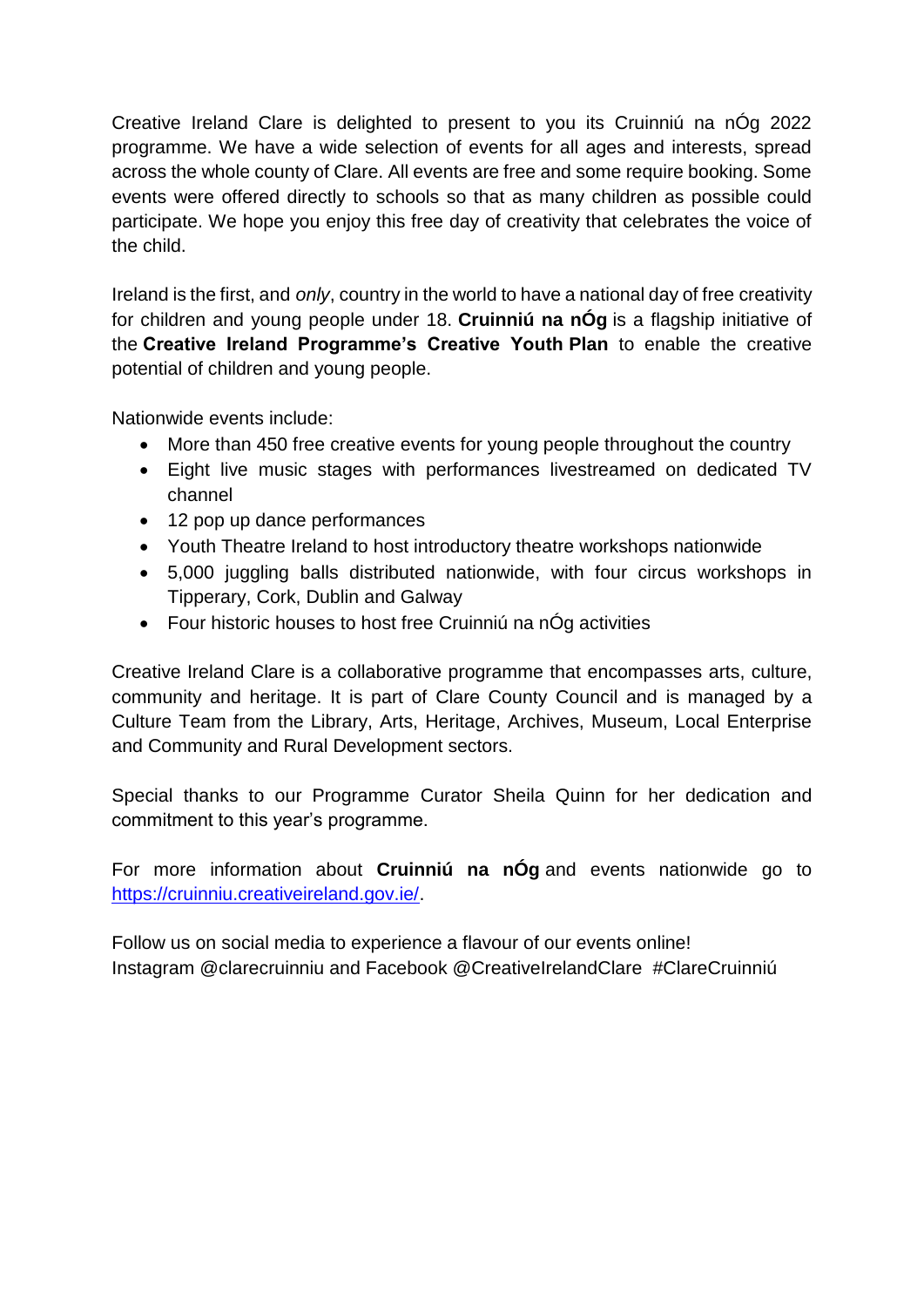# **NORTH CLARE**

## **BECOMING SAOIRSE**

**Event type: Theatre & music performance with Áine O'Brien Age: 5+ Venue: Teach Cheoil, Ennistymon Date and time: Workshops offered directly to schools. Performance on Saturday 11 June, 12:00 – 12:30 pm, all are welcome.** 

Saoirse is a dragon. She is a small colourful dragon who loves to sing, and fly. One day there is a flying competition in her local town. The big, strong dragons from all around gather for the competition. Saoirse is intimidated and doesn't want to participate in the games. Her dear friend (Creid; believe in Irish)) encourages her to take part.

Conceptual performance artist Aine O'Brien has written a theatre piece entitled Becoming Saoirse, which was inspired by the imaginations of the children in the community. Children from King Thomond, Direct Provision Centre Lisdoonvarna, St. Fachnan National School, Kilfenora & Mol an Óige Steiner National School, Ennistymon participated in workshops where they learned all aspects of theatre production and worked together to create a finished piece of theatre based on the story of Becoming Saoirse. They will showcase the final theatre production of Becoming Saorise on the day of Cruinniú na nÓg.

Children and families are invited to attend the final performance of this show created by children, for children. The performance will take place on Saturday 11 June at 12:00 pm in Teach Cheoil, Ennistymon. Contact: aineobrien@hotmail.com

# **CREATING ARTISTIC FLORA CREATIONS FROM RECYCLED MATERIALS**

**Event type: Art workshop with Marianne Slevin**

**Age: 5+**

**Venue: The Courthouse Gallery & Studio, Ennistymon**

**Date and time: Saturday 11 June: 12:00 – 13:00 pm / 14:00 - 15:00 pm / 16:00 – 17:00 pm (advanced class).**

**Placed limited, booking essential. To book go to:** 

[https://www.eventbrite.ie/e/creating-artistic-flora-creations-from-recycled-materials](https://www.eventbrite.ie/e/creating-artistic-flora-creations-from-recycled-materials-tickets-319712597987)[tickets-319712597987](https://www.eventbrite.ie/e/creating-artistic-flora-creations-from-recycled-materials-tickets-319712597987)

The Courthouse Gallery & Studios will host three flower making workshops from reusable and recycled materials. Artist Marianne Slevin will facilitate the workshops.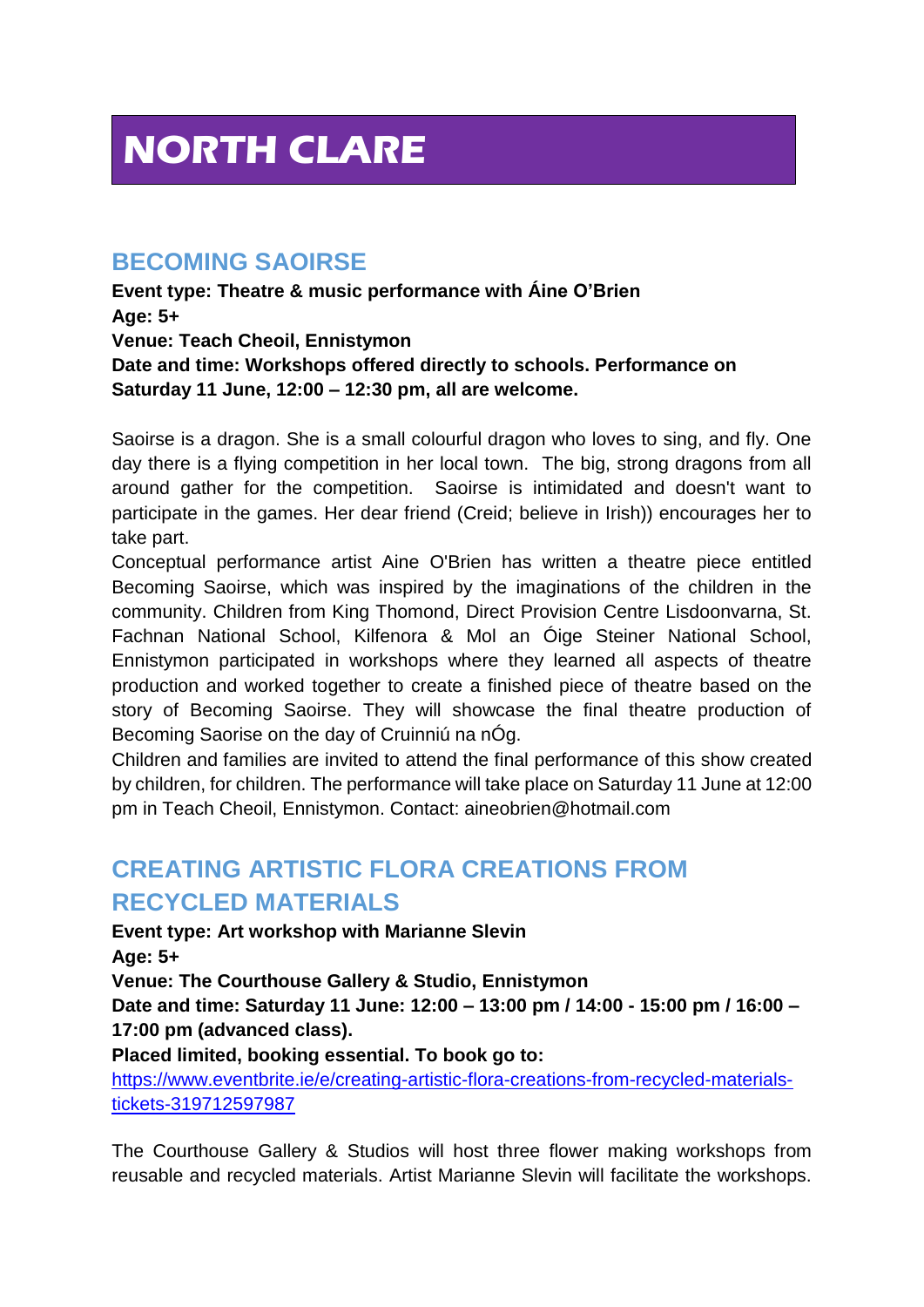The workshop provides an easy way for children of all ages to create something beautiful from the materials we ordinarily throw away. We encourage participants to bring some materials, such as cardboard and used brown paper. However the gallery will provide materials including paints, brushes, glue etc.

The workshop will give children an opportunity to become exhibiting artists themselves by displaying their work in the gallery and having their creations join the ongoing Summer Open Exhibition for everyone to enjoy until July 17th.

The workshops are created for all ages, and will take place from 12:00 pm to 1:00 pm and 2:00 pm to 3:00 pm with a slightly more advanced and challenging tutorial taking place in the gallery from 4:00 pm to 5:00 pm.

Children must be accompanied by an adult.

## **SONGS FOR THE GUARDIANS OF THE LAND**

**Event type: Music workshop and performance Age: 9+ Venue: The Pavilion, Town Hall, Lisdoonvarna Date and time: Workshops offered directly to schools. Performance on Saturday 11 June, 13:15 – 14:00 pm. All welcome.** 

Children from Doolin National School, Ennistymon Family Resource Centre and the Direct Provision Centre in Lisdoonvarna have been working with community musician Kate Daly to write songs and soundscapes to share with those who are custodians of our land.

The work that the students have produced will be showcased at a collaborative presentation on Saturday 11 June in the form of a concert. All are welcome to attend this lunchtime concert at The Pavilion, Lisdoonvarna and witness this unique event. Local musicians will accompany the children and it will be documented by Cuppa Tea TV.

The musical artworks which the children have created are inspired by the landscapes of North Clare. The songs and soundscapes are a message for the present generation about how the next guardians of the land, our children, would like it to be passed on, sharing from their perspective how we can improve but also how they will see themselves in the role in future years.

It is a song about taking personal responsibility, ownership of our role in minding this wonderful place we call home.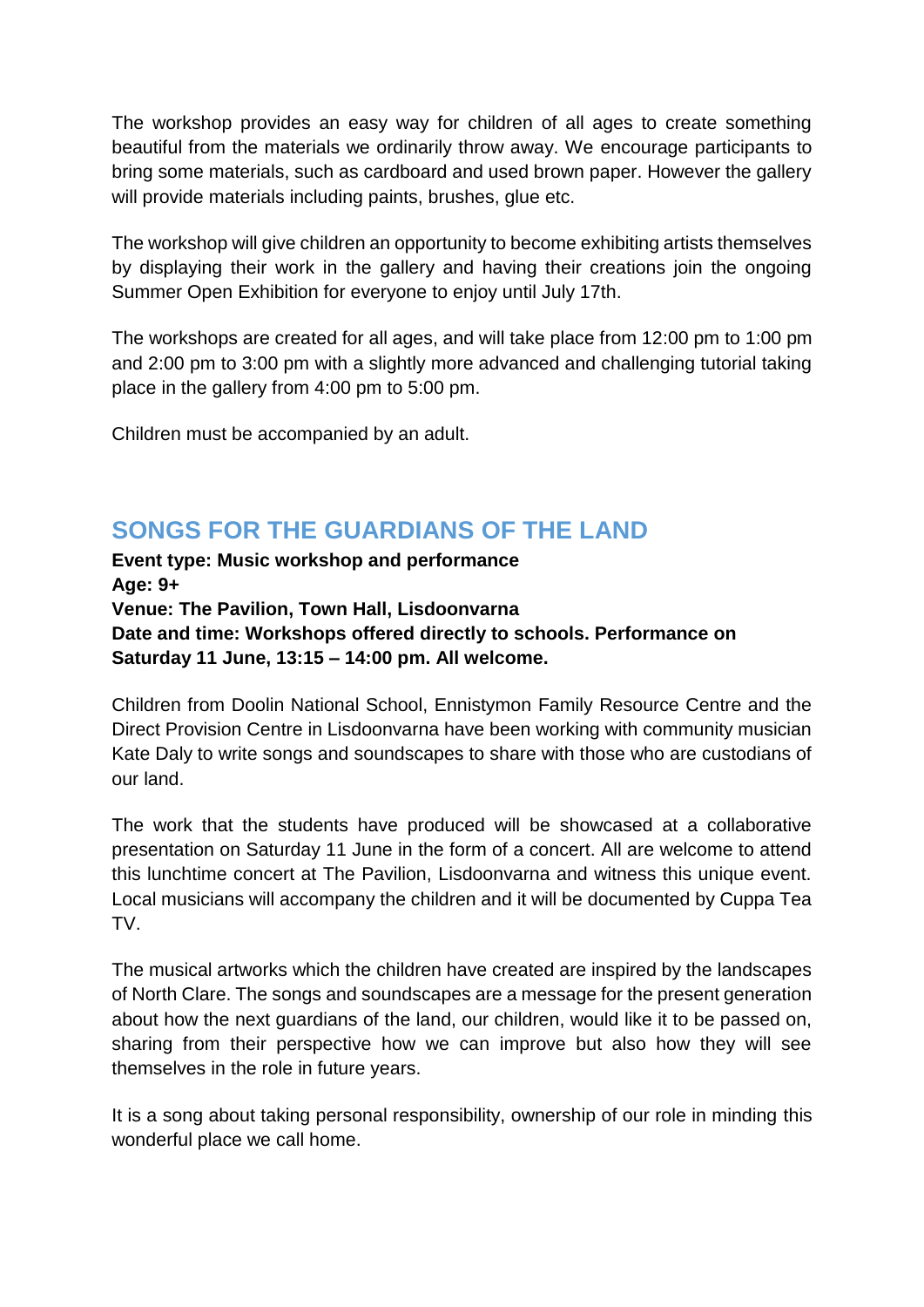# **INSPOIRÁID NA BOIRNE**

**Event type: Exhibition and film Age: All ages Venue: Burren College of Art Date and time: Saturday 11 June 11:00 am – 17:00 pm. See our Online Events for further options.** 

This exhibition and film is a culmination of work carried out by students of Fanore National School, who have been exploring the idea of using their natural environment through art with artist Katerina Gribkoff.

Working together with Katerina, the students conducted research about the plants that grow around them. They made dyes and paints using plants found around the school. Each student then produced a beautiful and unique watercolour of a Burren flower. The watercolours will be exhibited at the Burren College of Art to be enjoyed by students and visitors alike.

Inspired by their surroundings, the children also composed a piece of music and a poem, a recital of which was recorded on video. This video will feature as part of the final exhibition.

The video will also be available to view on Fanore National School website, www.fanorens.com and also on Creative Ireland Clare Facebook page and the Clare Library YouTube channel.

## **HAPPY TIMES! DRAW WHAT MAKES YOU HAPPY**

**Event type: Art workshop and exhibition Age: All ages Venue: Town Hall, Lisdoonvarna Date and time: Workshops offered directly to schools. Exhibition available to view from 14:00 – 16:00 pm. All welcome.** 

Artist Grainne Kelleher will host a number of workshops engaging children with the creative and rewarding process of painting a picture that makes them happy!!

Grainne will work with children from the Ukrainian community in Lisdoonvarna to develop paintings using a mix of bright coloured paints along with happy music to bring out happy thoughts and memories. All materials will be supplied.

When the workshops are completed the paintings will be displayed and exhibited in the Pavilion, Town Hall Lisdoonvarna.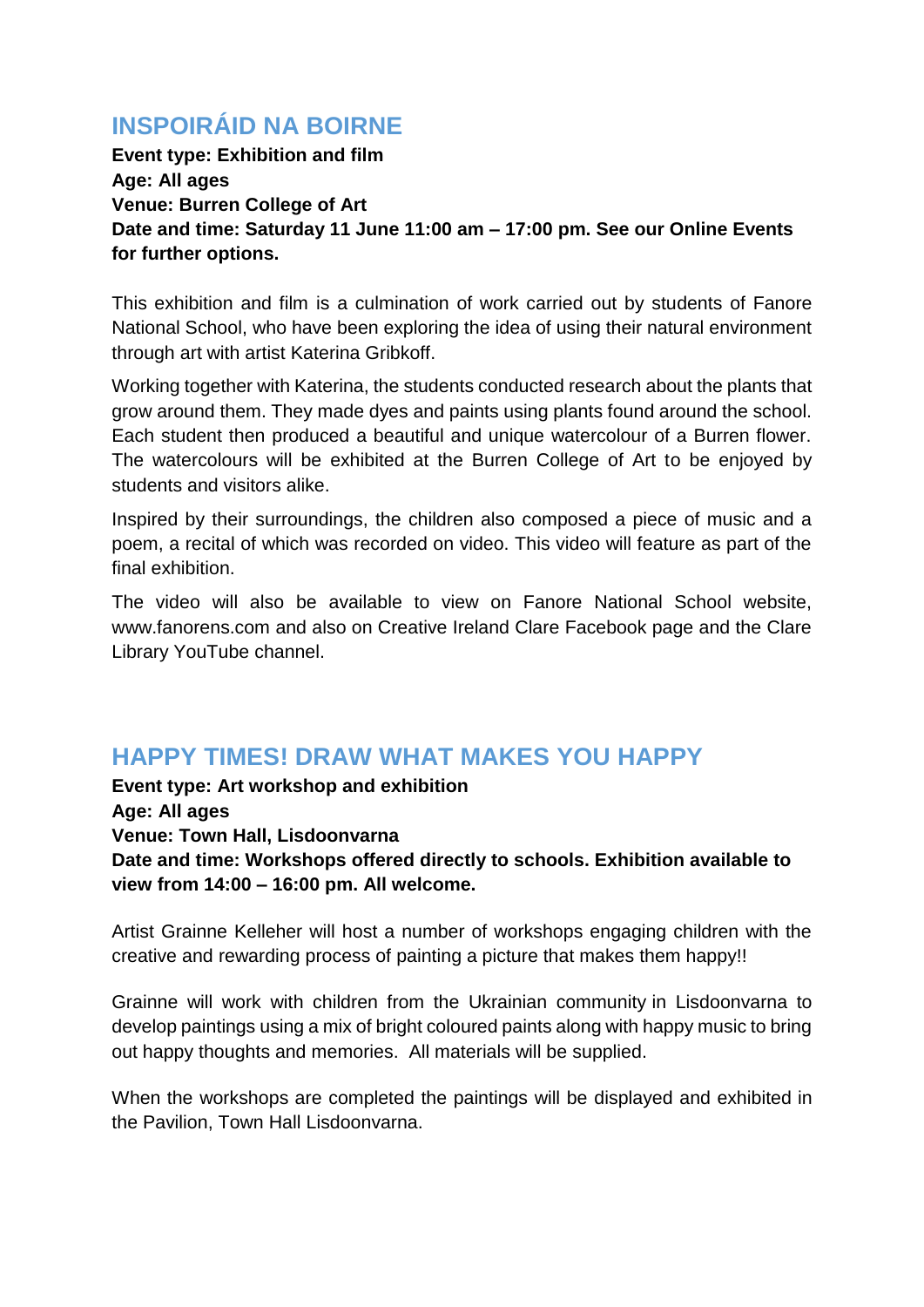Workshops will take place in advance of Cruinniú na nÓg and have been specially commissioned for the Ukrainian refugee community. Information about the exhibition will be available from the Lisdoonvarna Failte Facebook page and also Creative Ireland Clare Facebook page.

For further information contact:Grainnekelleher95@gmail.com

# **FORAGING AND NATURE CONNECTION WALK**

**Event type: Outdoor nature workshop Age: 5+ Venue: The Falls Hotel, Ennistymon Date and time: Saturday 11 June, 14:00 – 16:00 pm. Places limited, booking essential. To book contact [info@wildkitchen.ie](mailto:info@wildkitchen.ie)**

Join Oonagh O'Dwyer of the Wild Kitchen, Lahinch for a wild plant walk where you will learn to identify and taste seasonal wild food and make nature-based utensils.

The walk will be followed by a workshop on how to use wild plants in a creative way. Participants will learn how to make items such as cleaver baskets, a wild flower cordial drink, and flower crowns, as well as how to collect wild flower seeds. Participants will also learn about the biodiversity of our hedgerows and meadows, and the importance of wild flowers for food for pollinators and as a food source for birds and small mammals.

This workshop will help children to discover the amazing biodiversity of our precious hedgerows and learn about the many species of animals and plants that need hedgerows for shelter, food and as a home. There will also be a plant ID quiz and plant spotters game. All materials will be supplied. Meet in the car-park of the Falls Hotel, Ennistymon, near the donkeys.

# **BRINGING OGHAM TO LIFE: BLOCK-PRINT A T-SHIRT WITH YOUR NAME IN OGHAM CHARACTERS**

**Event type: Block-printing workshop Age: 9+ Venue: The Celtic T-Shirt Shop, Lahinch. Date and time: 12:00 – 14:00 pm | 15:00 – 17:00 pm. Places limited, booking essential. To book go to:**  <https://www.eventbrite.com/e/bringing-ogham-to-life-tickets-305670377327>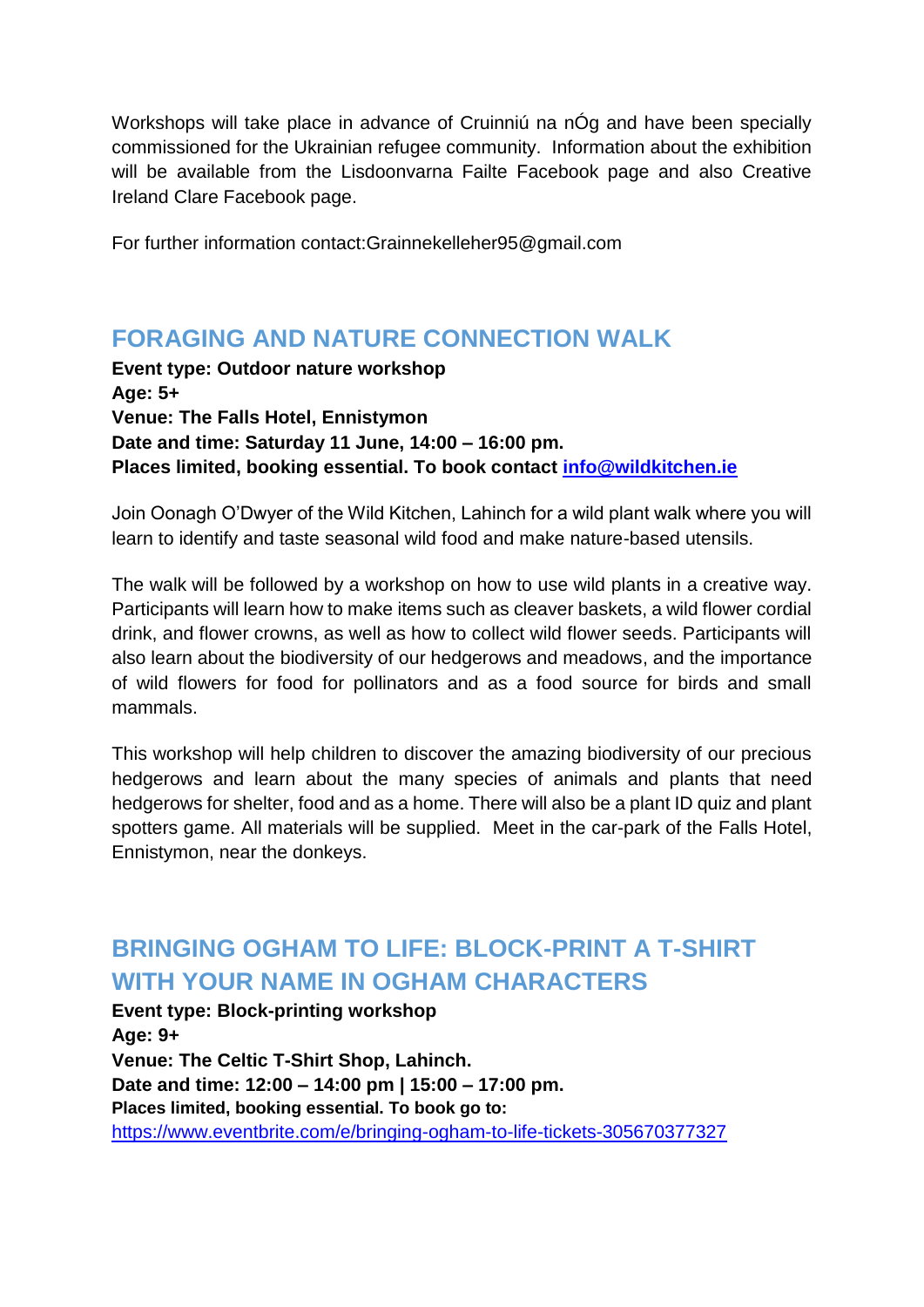The Ogham alphabet was created to write the Irish language over 1,500 years ago and was used until the Viking age.

In this workshop archaeologist Danny Burke will introduce the ancient Irish Ogham alphabet, while artist Josie O'Connor will instruct participants in the creative art of block-printing.

Participants will compose a word in Ogham, learn about block printing on fabric and help print their chosen word on a t-shirt, using fabric ink and pre-cut lino blocks of the 20 Ogham characters.

All materials will be provided by the Celtic T-Shirt Shop including t-shirts and printing inks, and access to their equipment. All participants can take home their beautiful bespoke t-shirts at the end of the workshop.

There are two workshops to choose from. Both workshops cover the same content.

# **CBS ENNISTYMON CONCERT**

**Event type: Performance Age: All ages Venue: Teach Cheoil, Ennistymon Date and time: Saturday 11 June, 14:00 – 14:45**

This concert will showcase the various talents at the Christian Brothers School (CBS) Ennistymon, by bringing the students together for a great performance. The main event will be the performance of an original song entitled 'The Burning of Ennistymon', composed and performed by students.

The ballad 'The Rineen Ambush' will also be debuted at this event. This song has never been performed or recorded before. The recently re-discovered lyrics were written by the school-master at Rineen National School at the time of the Rineen Ambush.

These pieces will be performed by a band from the CBS School. Other musicians and performers will perform on the day as part of the programme. Lyrics and pictures relating to the music will be printed and handed out to attendees, and audience participation will be encouraged. The performance will be approximately 40 minutes.

Students will be responsible for the production of the event and will provide stage production, sound and lighting. They will also live-stream the event and capture it on video. Audio will be recorded using the CBS recording facilities. The concert will be live-streamed on the CBS Facebook page and YouTube Channel. Afterwards, a short video will be edited and released via the same school social network platforms.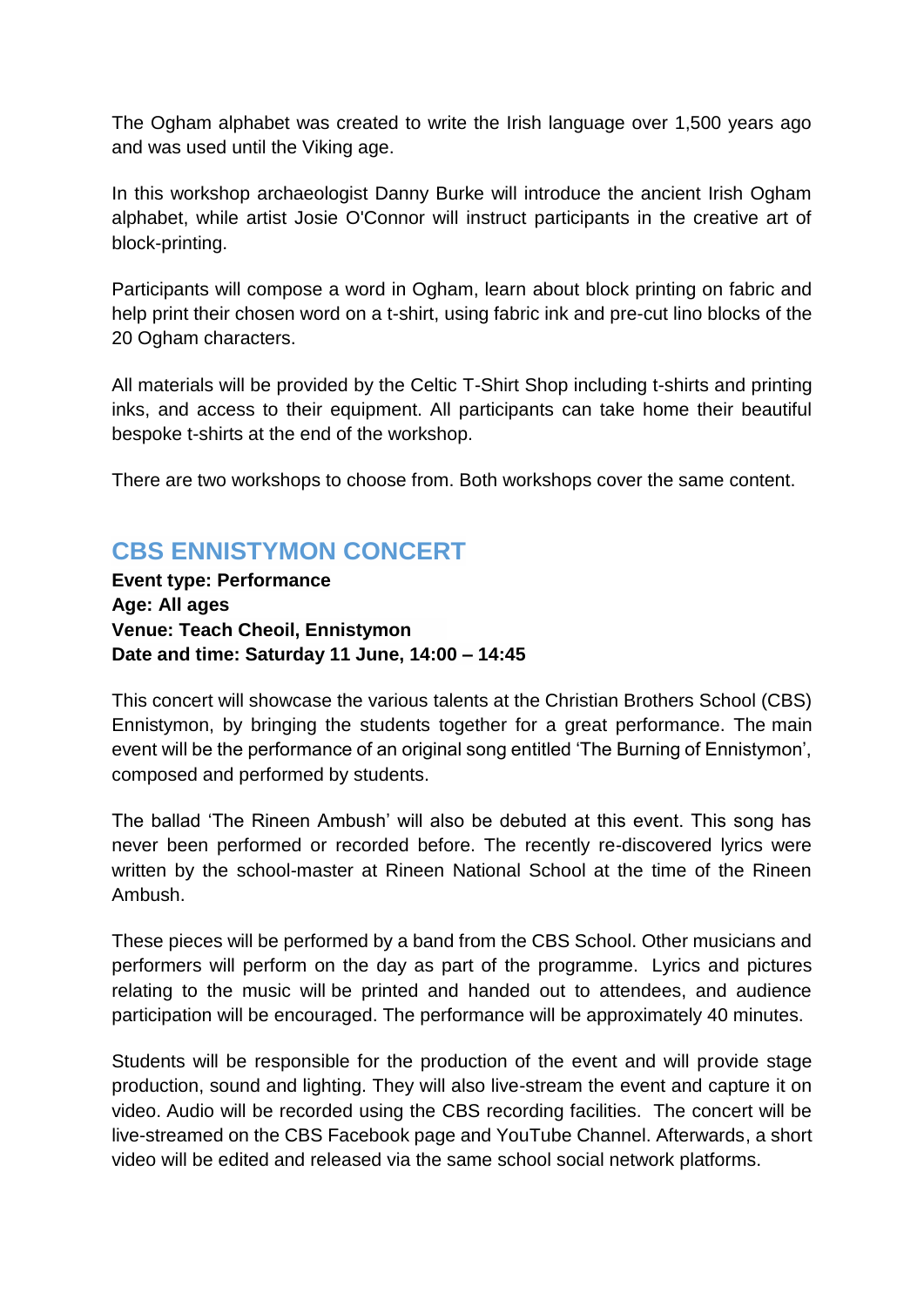# **PEACOCK AND THE MONKEYS**

**Event type: Workshop and performance with Fatima Lucia Age: 5+ Venue: Corofin Community Hall Date and time: Workshops offered directly to schools. Performance on Saturday 11 June, 15:00 – 15:45 pm. All are welcome.**

Fatima Lucia, originally from Cadiz, is the leader and director of Al-Andar and has been teaching flamenco dance in Galway and Clare since 1993 when she settled in Ireland. Fatimia Lucia was the first Flamenco Dancer to teach in Ireland.

Children from local schools and the community of Corofin will attend dance workshops with Fatima ahead of Cruinniá na nÓg. Fatima will collaborate with the children to create a story, dance, singing and drumming performance which they

Using the story of a peacock and some monkeys, the children will develop their own performance while exploring dance, movement, rhythm and creativity in a relaxed and fun environment. The children will be encouraged to be the co-creators of the entire performance including the script.

All are welcome to come and enjoy a performance of Peacock and the Monkeys – the final dance created by the students and Fatima through her workshops. There will be live music, costumes and a face painter for what promises to be a lively colourful event.

For information more information contact: fatiburren@yahoo.ie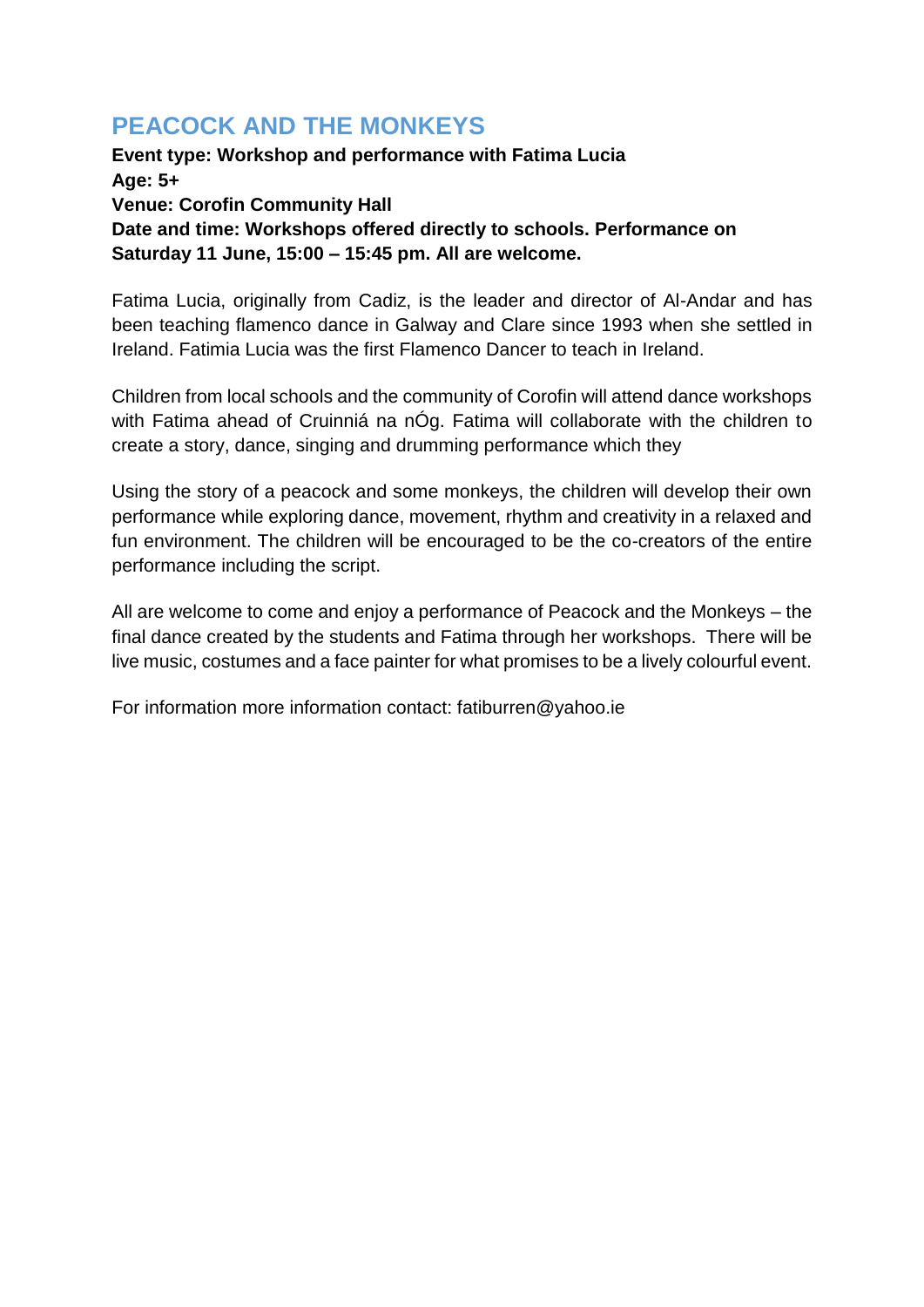# **ENNIS**

## **WONDERFUL WILDLIFE OF CLARE**

**Event type: Drawing workshop with Ana Colomer. Ages: 9+ Venue: glór Ennis. Date and time: Saturday 11 June 10:00 am – 11:45 am Booking essential, places limited. To book go to**  https://glor.ticketsolve.com/shows/1173625284

How would you draw a squirrel? Do you know what sound a Curlew makes? How do you say fox in Irish? We will be chatting about these and other beautiful creatures while we learn how to draw them step by step. Afterwards, pick your favourite one and make your own masterpiece, using chalk pastels or watercolour to bring home.

In this workshop which will be hosted by visual artist Ana Colomer the children will be guided on how to draw some of the amazing creatures they might come across when walking in the woods, hiking in the bog or going for a swim at their favourite beach. Places are limited to 10 people. All materials will be provided.

# **TAN ANN.....A PORTRAIT OF WILD WISDOMS BY NÓTA STÓTA**

**Event type: Film Age: All ages Venue: glór Date and time: Saturday 11 June, 12:00 – 13:00 pm Places limited, booking essential. To book go to: [https://glor.ie/events/cruinniu-na-nog-2022-tan-ann-a-portrait-of-wild-wisdoms](https://glor.ie/events/cruinniu-na-nog-2022-tan-ann-a-portrait-of-wild-wisdoms-by-nota-stota/)[by-nota-stota/](https://glor.ie/events/cruinniu-na-nog-2022-tan-ann-a-portrait-of-wild-wisdoms-by-nota-stota/)**

It is said that 'this world is only three feet from the Otherworld and in thin places is even less'.

It is these liminal, "thin" or 'magic' places that the Tan Ann series of short films seeks to recreate for audiences through a blend of puppetry, art, original traditional music and location. Tan Ann is an old Irish expression for 'Once Upon a Time' and these films take us on a journey over the threshold to a supernatural world of magic and storytelling based on Irish folklore & mythology.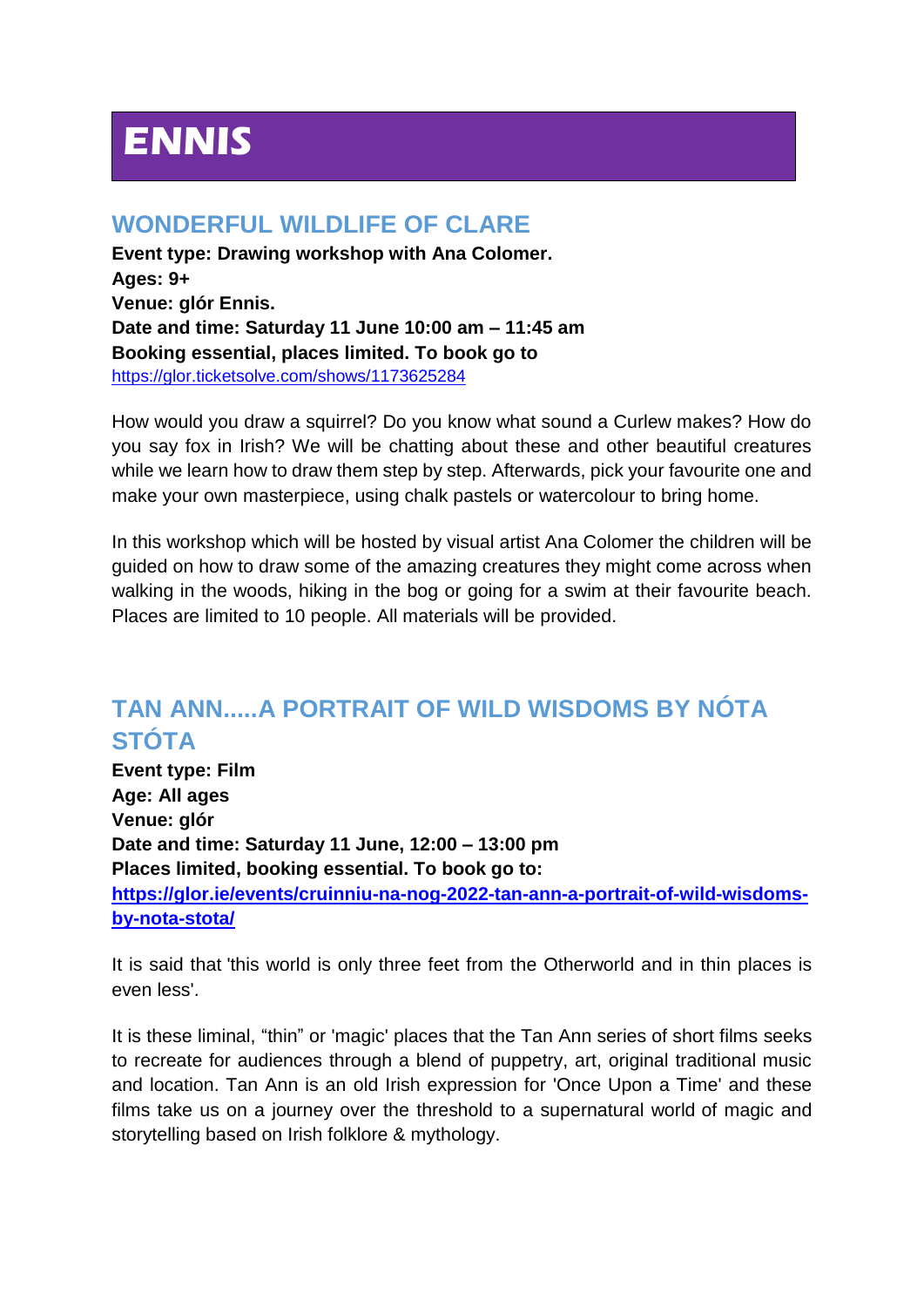This special event features the world premiere of these magical short films incorporating music, puppetry and landscape, which were developed last year in Glór. The films will be introduced by the creative team, Nóta Stóta and their puppets!

Nóta Stóta is a group comprising renowned traditional musicians Conal Ó Gráda (flute, whistle, and mouth organ) and Benny McCarthy (accordions, mouth organ) alongside inimitable puppeteer Des Dillon.

## **FUN TRAD SESSION WITH EOIN O'NEILL & BRID O'GORMAN**

**Event type: Music performance Age: all ages Venue: glór Date and time: Saturday 11 June, 14:00 – 16:00 pm. All welcome.** 

Award winning musician Eoin O'Neill will be joined by Bríd O'Gorman and special guests from the Clare music scene for these fun trad sessions. Sessions are free of charge and non-ticketed.

Eoin has lived in Clare for the past 30 years and has been an integral part of the traditional music landscape in the county. In 2015 Eoin was the winner of the MÓRglór award for Outstanding Contribution to Traditional Music in County Clare and he is famous for his informal music sessions and classes in many venues throughout the county.

Bríd O'Gorman is a traditional flute player from Clare. Her debut album, entitled Bluebells are Blooming, contains 12 tracks of traditional Irish flute music accompanied by Eoin O'Neill on bouzouki.

The whole family can take part so bring along your instruments and tune up!

#### **JUNIOR TRAD GROUP WORKSHOP AND PERFORMANCE**

**Event type: Music workshop and performance**

**Age: All ages**

**Venue: Further Education and Training Campus, Clon Road, Ennis.** 

#### **Date and time: Workshop offered through Music Generation. Performance Saturday 11 June, 15:30 – 16:00pm, all welcome.**

Music Generation Limerick and Clare have partnered with Caoimhe and Seamús Ui Fhlatharta, two of Ireland's rising stars in Irish traditional music, for this free workshop in Sean nÓs singing.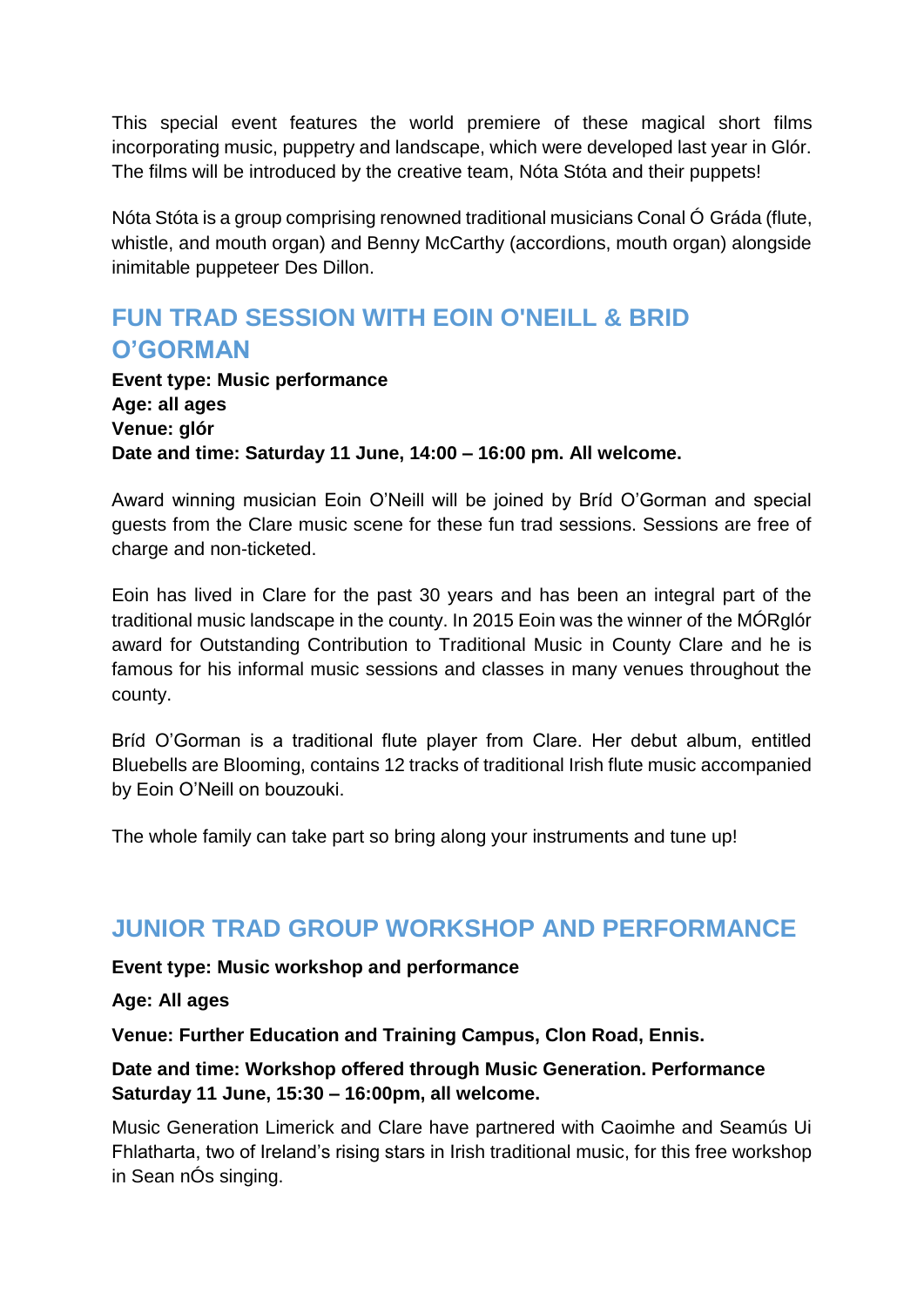Coming from a traditional music background in Connemara, Caoimhe and Seamús have helped to rejuvenate Sean nÓs singing in the Irish language for a new generation. This event will bring these two guest musicians and singers together to work with a junior trad group on a song in the Irish language and Sean nÓs style of singing. They will perform this song with the group of young learners after the workshop.

## **SINGING SONGWRITING CLASS WITH NIALL MCCABE**

**Event type: Music workshop & performance** 

**Age: All ages**

**Venue: Further Education and Training Campus, Clon Road, Ennis.**

**Date and time: Workshop offered through Music Generation. Performance on Saturday 11 June, 12:30 – 13:00 pm, all welcome.** 

Niall McCabe is one of Ireland's best-known singers and songwriters as well as being a well sought-after session musician on guitar. He has recorded and toured with Beoga, Ed Sheeran and Onset to name a few.

In this workshop, Niall will write and arrange a song with a group of young musicians and singers. They will then film a performance of the song which will be available through social media streams as a streamed performance. Having a high-profile musician such as Niall involved will help in creating a quality workshop and performance as well as helping the profile of the event.

This event has been organised by Music Generation, Limerick & Clare Education Training Board.

#### **THE MART MURDER MYSTERY**

**Event type: Theatre performance Age: 9+ Venue: glór, Ennis. Date and time Saturday 11 June, 11:15 am, all welcome.** 

DCI Baker has received her first big break, and been called in to investigate the murder of Martin O'Colum. Mr O'Colum's body was found with lots of clues that point to five different suspects; the Marketeers. Can DCI Baker solve the Mart Murder Mystery and finally move up the chain and get out of this town, or will another investigator be called in? Come down to the glór and help Baker solve this murder.

Come join the newest members of Clare Youth Theatre as they perform their first ever show. This group of 10 – 12 year olds are the latest additions to Clare Youth Theatre's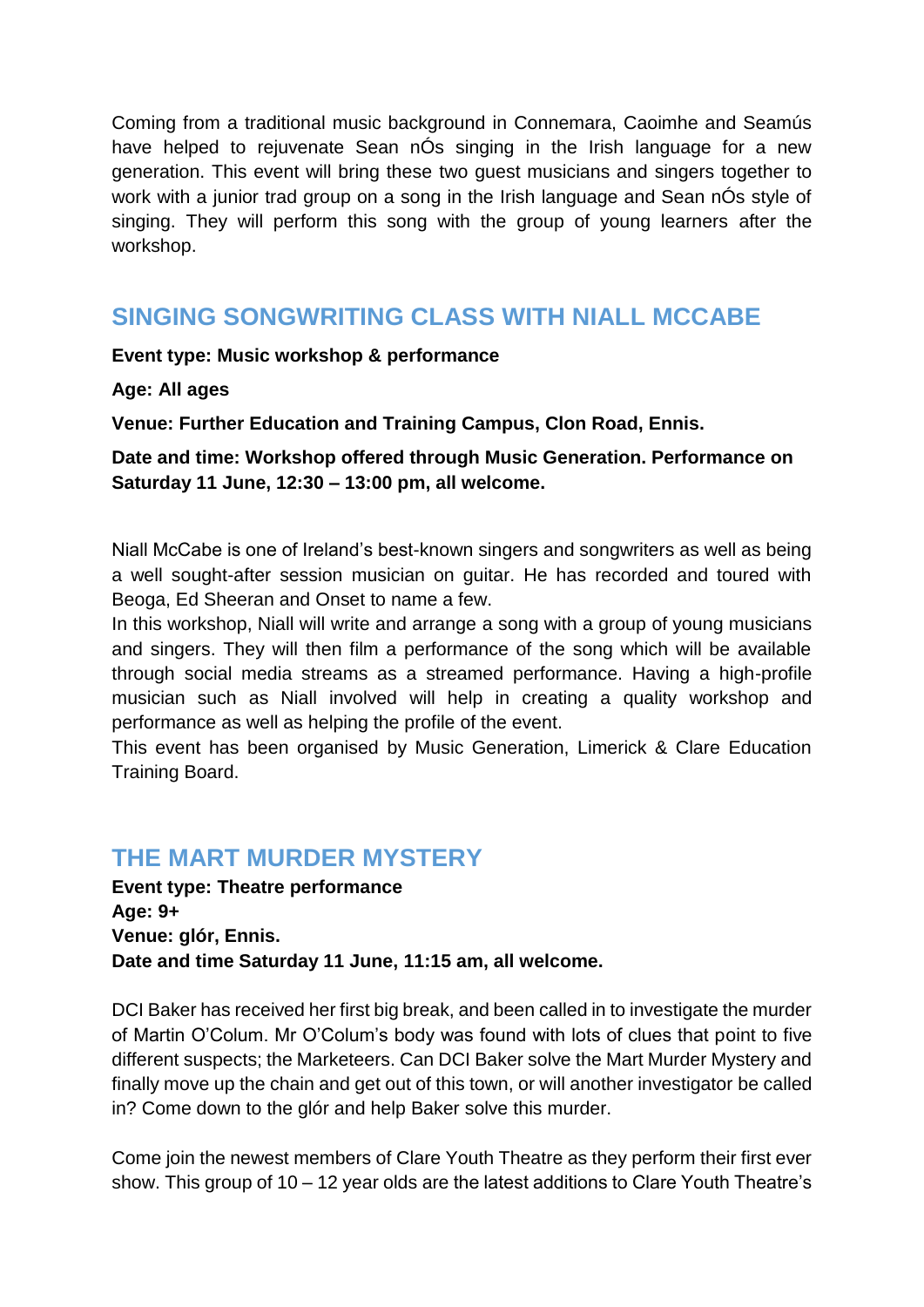ensemble and are delighted to share their work with you and to talk about their process in creating it with any other children who may be interested in joining the Youth Theatre.

This event is facilitated by Jessica Curtin

The ensemble will do a Q & A afterwards and are happy to meet with other children also to encourage them to join their group from September.

#### **MAKING MOOGHAUN METALWORK**

**Event type: Artefact-making workshop and exhibition Age: 9+ Venue: De Valera Library Date and time: Workshops offered to schools. Exhibition on Saturday 11 June, 10:00 am – 14:00 pm, all welcome. See also our Online Events.** 

Making Mooghaun Metalwork is an artefact-making workshop led by artist Marie Connole with Third Class students from the Christian Brothers School, Ennis. The workshop will take place in the school on Friday 10 June from 9:00 am to 11:30am.

The artist will demonstrate how to replicate Bronze and Iron Age artefacts using cardboard, tinfoil, paper and other recycled materials. Replicas will be based on objects found in Mooghaun Fort and other sites in County Clare.

Through the workshop students will learn about the great gold find of Mooghaun and the history of these forts in Ireland. Suggested materials: Paper, sharpener, eraser, tissue, tin foil, cardboard, colouring pencils, cello tape, glue. Materials will be supplied.

During the workshop students will photograph the replica artefacts. All participants will be provided with a free book on Mooghaun Fort by the artist.

On Saturday 11 June a display of the replicas and accompanying video will be launched in The De Valera Library, Ennis. The video will also be launched online so that all primary and second-level students can access it as a learning resource.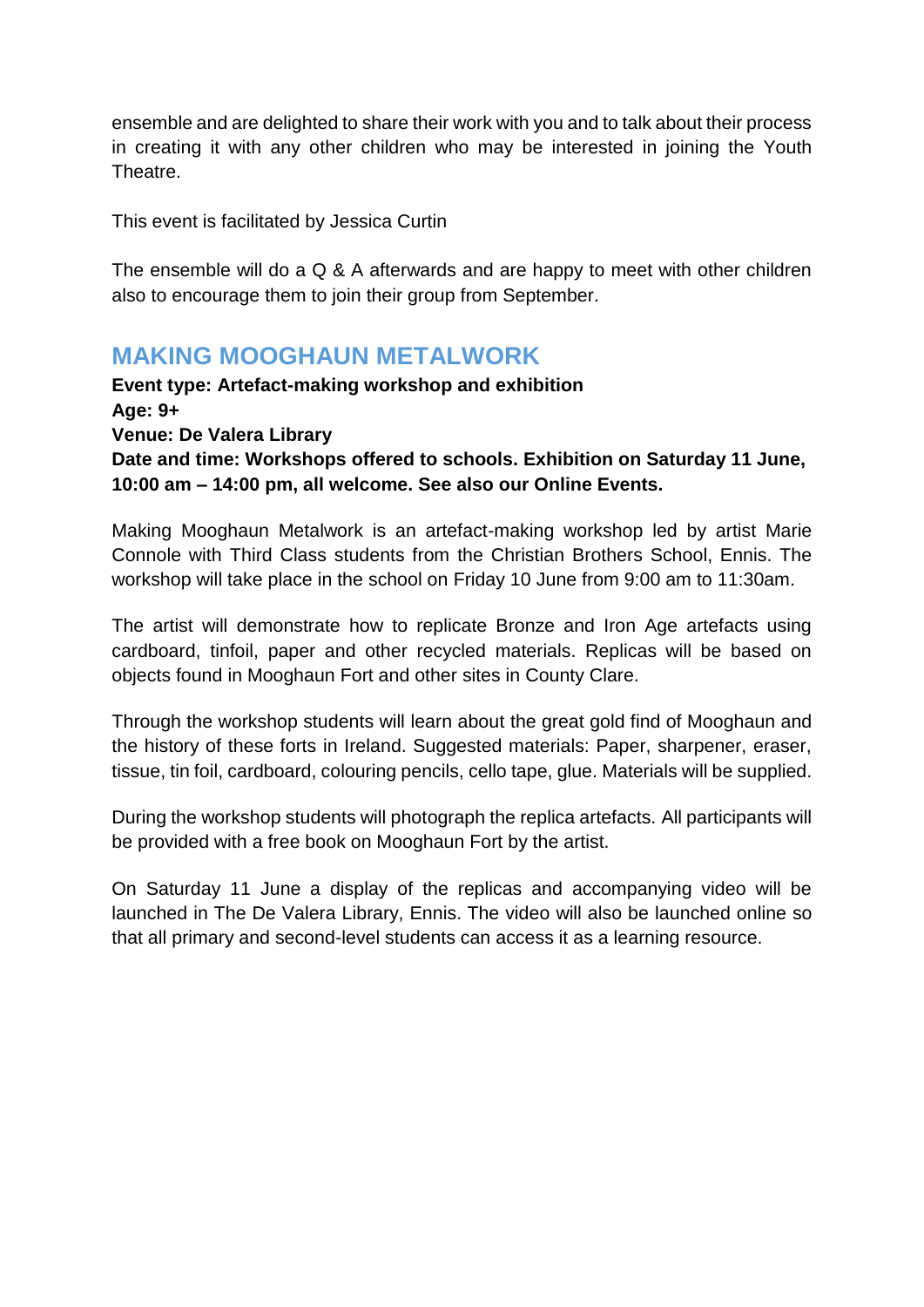# **WEST CLARE**

# **KILRUSH COMHALTAS CRUINNIÚ NA NÓG**

**Event type: Traditional music workshops and performance. Ages: 9+ Venue: Teach Cheoil, Kilrush. Date and time: Friday 10 June and Saturday 11 June Booking essential. See individual events for booking links.** 

Kilrush Comhaltas will host workshops on the evening of Friday 10 June followed by a performance on Saturday 11 June:

**Storytelling with Kieran Moroney**. Kieran has a special talent in the old traditional art of storytelling and has won many titles. He has also trained many young members of the branch. His specialised in funny stories and has a large following in West Clare.

#### **Friday 10 June 19:00 pm**

**Book here**:<https://www.eventbrite.ie/e/329748224817>

**Sean Nos Dancing with Emma Fennell**. Emma has been involved in dancing and teaching dance since she was a child learning from her father John Fennell of Hell for Leather dance school. Emma is a champion dancer and specialises in solo Sean Nós dancing.

#### **Friday 10 June 18:30 pm**

**Book here:<https://www.eventbrite.ie/e/329749298027>**

**Music workshop with Kieran Killeen**. Well known musician Kieran Killeen is a much sought after teacher in the old West Style of Tin Whistle and Flute playing. Kieran also plays and teaches banjo and is a member of the Dal gCais Ceili bands. Kieran is a County, Provincial and All Ireland Champion.

#### **Friday 10 June 19:00 pm**

**Book here:<https://www.eventbrite.ie/e/329750030217>**

**Performance**

Come along and enjoy a free performance of traditional music from the workshop facilitators.

**Saturday 11 June 20:00 – 21:00 pm** 

**Venue: Teach Ceoil, Kilrush, Places limited, to book go to: <https://www.eventbrite.ie/e/330217829417>**

# **AMUIGH FAOIN SPÉIR: DRAWING OUR WOODLAND**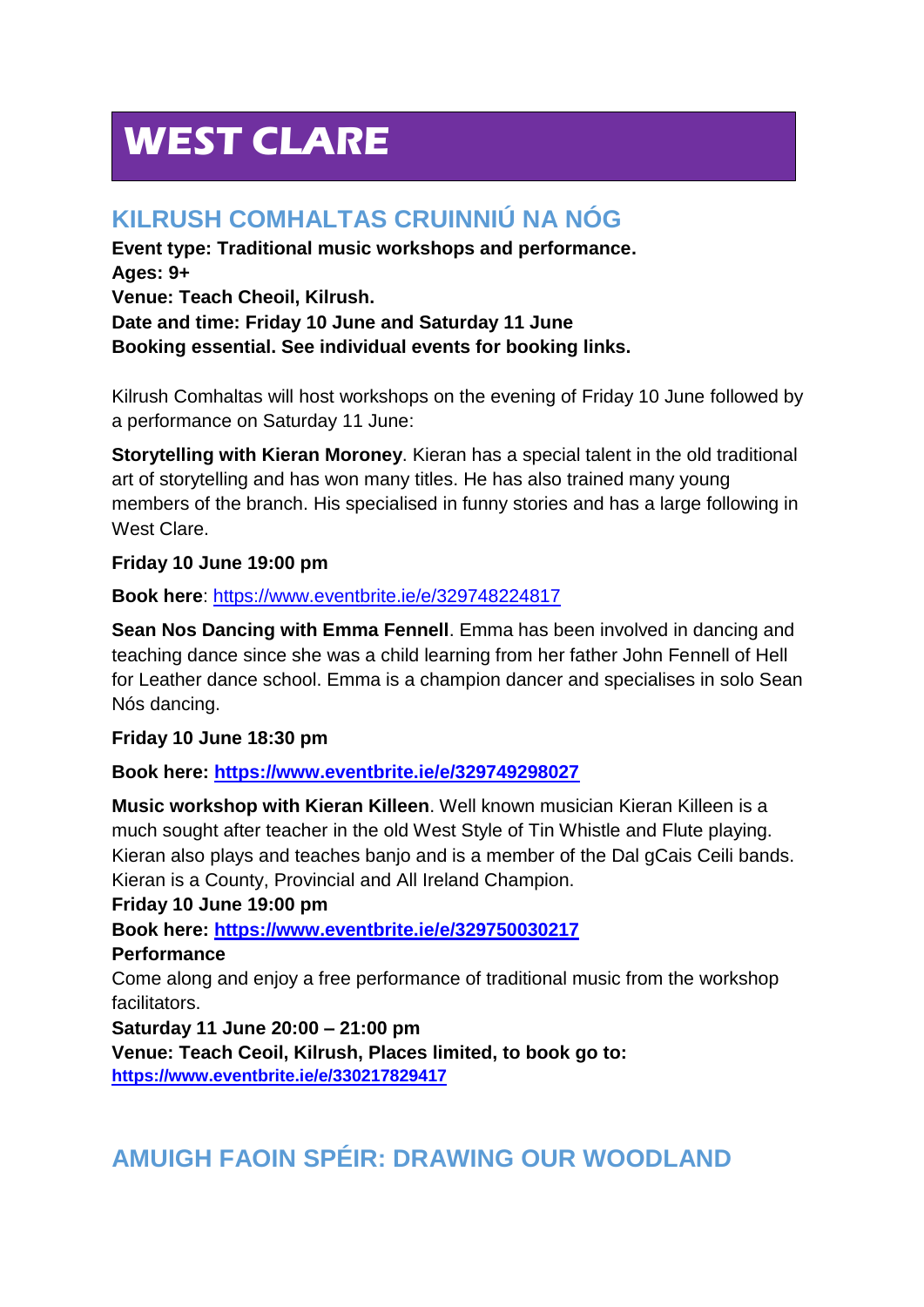**Event type: Workshop and exhibition. Age: 9+ Venue: Walled Gardens, Vanderleur Woods, Kilrush. Date and time: Saturday 11 June: 10:00 - 11:15 am | 11:30 am - 12:45 pm. For more information contact Ruth Wood on [ruthwood@live.ie](mailto:ruthwood@live.ie)**

Visual Artist Ruth Wood will host this observational drawing workshop where the children will be immersed in the sights, sounds and smells of the Vanderleur Woods. The participants will be from Gaelschoil Uí Choimin.

The workshop will provide a toolkit of skills and materials that enables children to creatively engage with nature. Children will create an observational drawing based on the organic physical world of wood life.

The workshops will be followed by a 'flash exhibition' in the summer house at Vanderleur Woods. Ruth will also capture the process, and the artwork of each child's participation by creating a high-quality digital photographic collage. Each child/parent of will be forwarded their own image after the event.

## **MAKE A FANTASY FISH FROM RECYCLED PLASTIC**

**Event type: Workshop and exhibition. Age: 5+ Venue: Cultúrlann Sweeney, Kilkee. Date and time: Saturday 11 June: 10:00 – 11:30 am. To book email [cst@clarelibrary.ie](mailto:cst@clarelibrary.ie)**

Learn how to create a fabulous, fantasy sea creature out of recycled plastic. Will it be a star fish, a sea horse or a fish? Have fun with layers of colour. You will be able to take your finished picture home with you to hang on your wall.

Artist Kim Thittichai has been experimenting with plastic for many years. Since moving to the Loop Head peninsula, Kim has become increasingly aware of the waste plastic being washed up on the local beaches and the use of plastic on local farms. Attracted by the colour of the plastic and its thermoplastic qualities, Kim has been collecting and experimenting with various types of local waste plastic for the past four years.

From 7 June to 1 July 2022, you can see an exhibition of Kim's work entitled 'Fantastic Plastic' in the gallery of Cultúrlann Sweeney. Kim will show work using two different types of plastic - large sheets of plastic from local farms and colourful plastic screw bottle tops.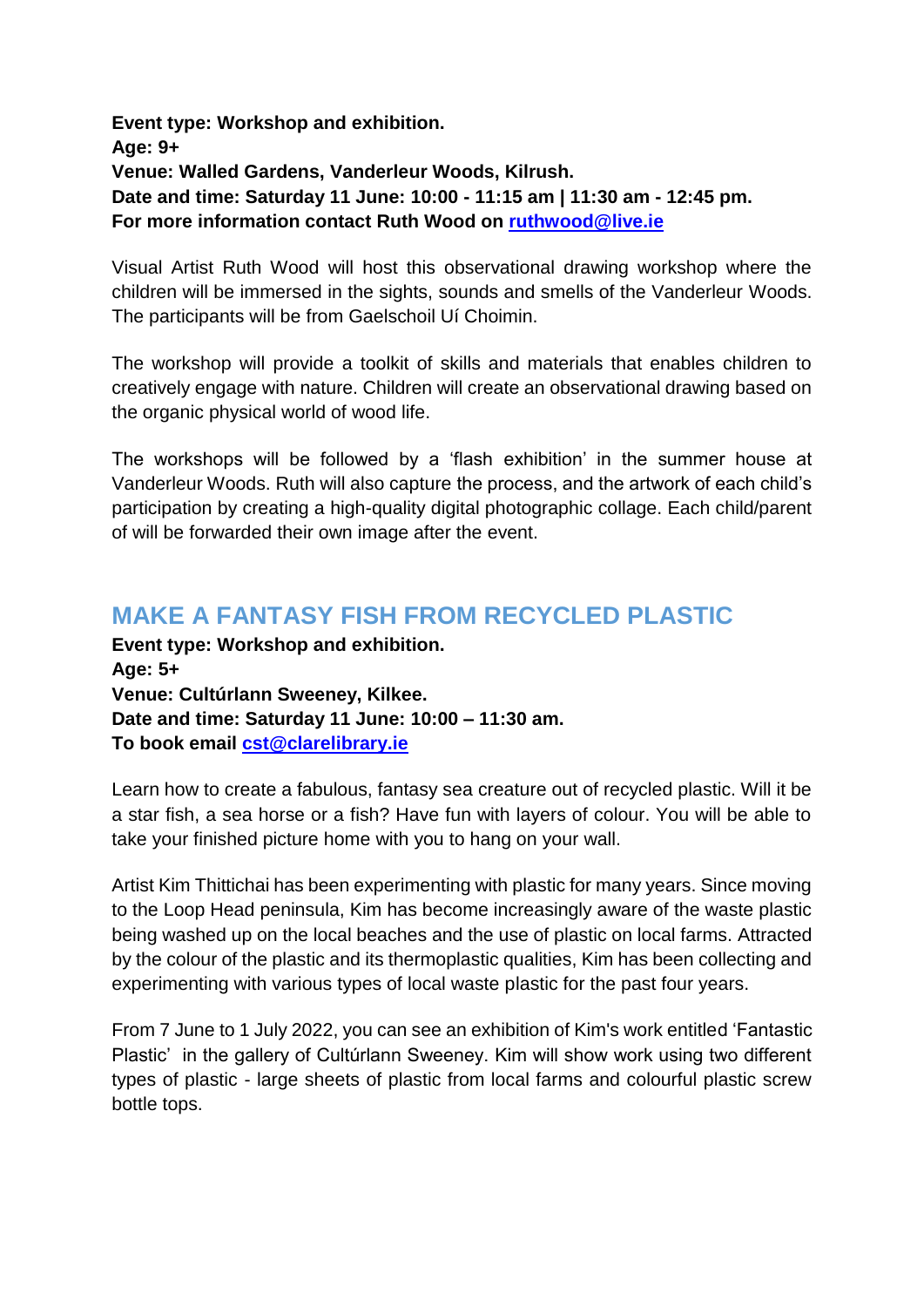Can plastic be seen as beautiful? Can plastic be seen as art? Kim will guide the children through her exhibition and will then work with them to create a fabulous, fantasy sea creature out of recycled plastic

Can plastic be seen as beautiful? Can plastic be seen as art? Kim will guide the children through her exhibition and will then work with them to create a fabulous, fantasy sea creature out of recycled plastic

#### **AN INTRODUCTION TO THE WORLD OF MIME**

**Event type: Physical Theatre Workshop Age: 13+ Venue: Cultúrlann Sweeney, Kilkee. Date and time: Saturday 11 June, 13:30 – 15:30 pm. Places Limited, booking essential. To book, email Monica Spencer at monica.spener@lcetb.ie.**

Clare based artist, Astrid Adler presents a workshop based on the world of mime. Teenagers will experience an excursion into physical theatre, warming up with body, creating physical awareness, isolating body parts and exploring movement and balance. Participants will discover how to use the body and face to express emotions and learn the technique of the 'Tok', an essential part of mime used to visualize the typical 'wall'. The workshop will also include basic improvisation skills and story creation through performance.

The workshop is presented in collaboration with Clare Arts Office.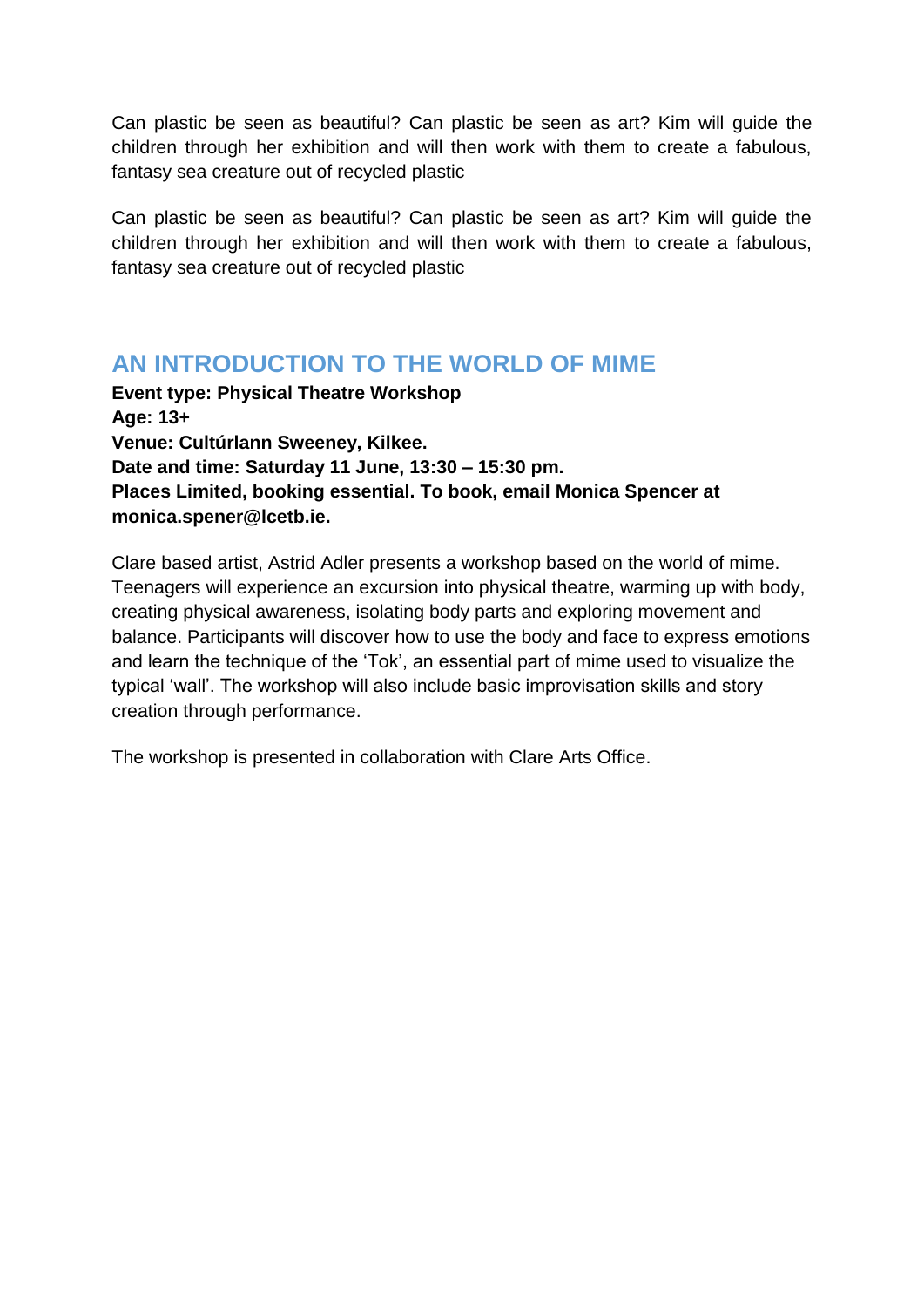# **EAST/SOUTH CLARE**

#### **PIXILATION ANIMATION**

**Event type: Animation workshop with Emma Samms and Nathalie el Baba Age: 9+ Venue: Scariff Library Date and time: Saturday 11 June 12:00 – 14:00 pm Places limited, booking essential. To book phone Emma Samms on 087 7782488**

Pixilation is a stop motion technique in which live actors are used as a frame-by-frame subject in an animated film, by repeatedly posing while one or more frame is taken and changing pose slightly before the next frame or frames. The actors become a kind of living stop-motion puppet. This workshop, which will take place over approximately two hours in Scariff Library, will allow the young participants to create a short stop motion animation in which they are the puppets as well as the creators. The workshop will include story and character development, story boarding, shooting and editing the animation. The artists Emma Samms and Nathalie El Baba will work together to host this workshop.

Nathalie and Emma have been working together for many years implementing artbased projects with young people. They have directed Sparks Youth Film Festival in East Clare for seven years and together run the majority of the workshops for this event. More recently they have been exploring in further depth the use of animation as a tool for allowing young people an outlet for creative and artistic expression.

## **CREATE AND PUBLISH YOUR OWN VIDEO GAME**

**Event type: Coding workshop Age: 9+ Venue: Shannon Library Date and time: Saturday 11 June: 10:00 -11:00 am | 11:15 am – 12:15 pm | 12:30 – 13:30 pm | 13:45 - 14:45pm. Places limited, booking essential. To book phone Shannon Library on (061) 364266 or email: [shannon@clarelibrary.ie](mailto:shannon@clarelibrary.ie)**

Make your own video game to share with family and friends. Join Laura Lahdensuo and TechSteps in Shannon Library for this workshop on how to create a video game.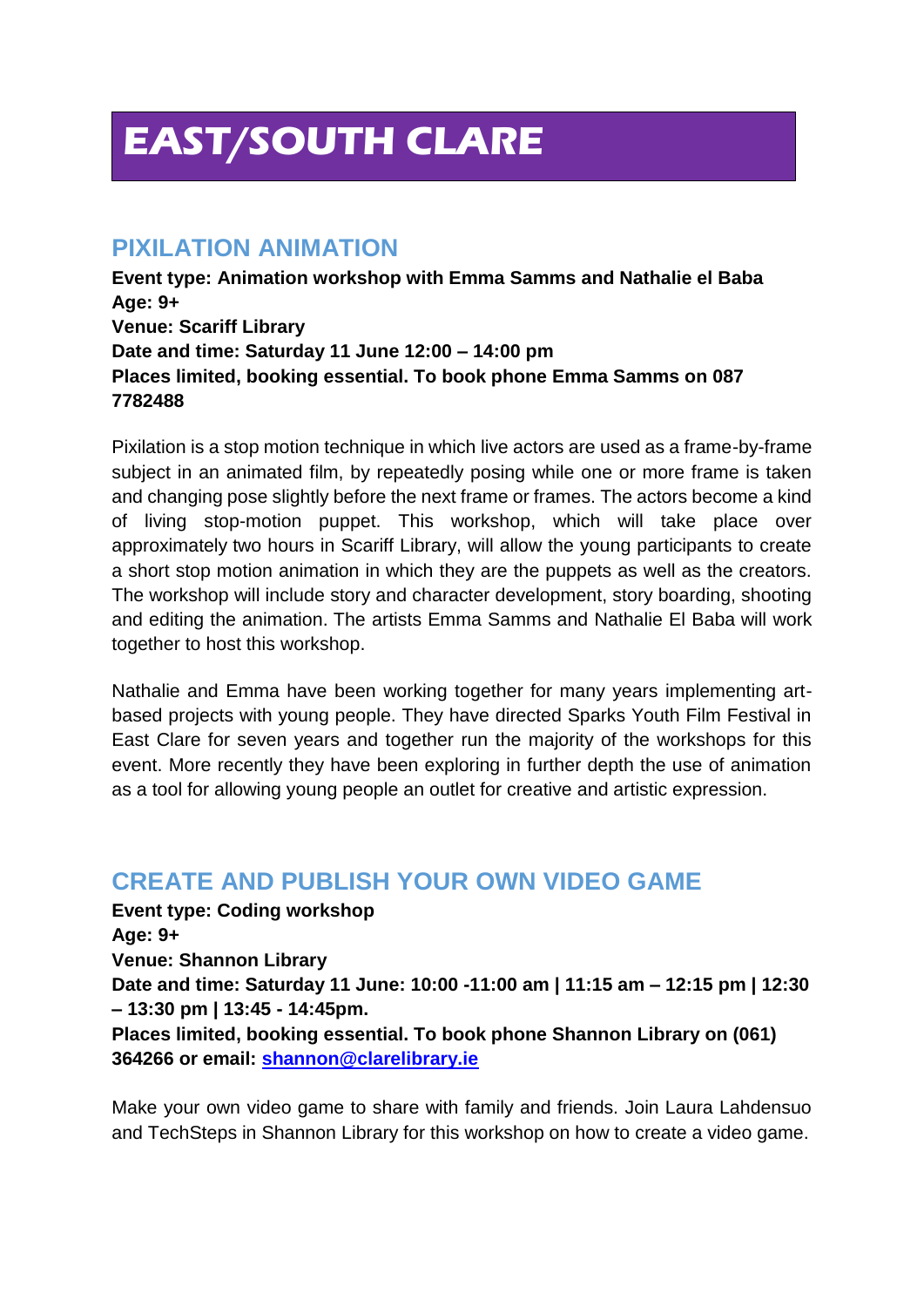Laura will bring children through the process of game development, step by step, using simple coding techniques. This workshop is suitable for beginners and experienced coders. Laptops will be supplied for this event. The resulting game will look something like this:

#### [https://makecode.com/\\_6mJ2vz1EwdRy](https://makecode.com/_6mJ2vz1EwdRy)

There are four time-slots to choose from. Each workshop covers the same content.

## **SMARTPHONE FILM-MAKING**

**Event type: Film-making workshop Age: 9+ Venue: East Clare national schools Date and time: Workshops offered directly to schools. See our Online Events for further options.** 

Burning House Productions will be bringing their unique Smartphone Film-making workshops to schools East Clare.

Students from Lakyle National School, Whitegate and Raheen Wood School, Scariff will participate in workshops in the weeks leading up to Cruinniu na nÓg. They will learn how to act in, direct and film a short film using their own smartphones and professional film equipment.

The students will learn skills in cinematography, lighting, how to operate the film equipment, devise scenes and short films, direct actors and learn how to act on camera. The students will learn how to use professional lighting, cameras, tripods, steadicams, shoulder rigs, sound equipment, motorized sliders as well as learn how to use smartphone filmmaking equipment.

The final movie produced by the students will be broadcast on the Burning House Productions Vimeo channel and the Clare County Library YouTube channel. The screening will take place on Saturday 11 June.

#### **SEEING EYES: HOW TO WRITE A NATURE POEM**

**Event type: Poetry workshop Age: 9+ Venue: Scariff and Killaloe Library Date and time: Screening in Scariff and Killaloe libraries, Saturday 11 June, 10:00 – 14:00 pm. See our Online Events for further options.** 

"Seeing Eyes: How to Write a Nature Poem" will be a 5-10 minute pre-recorded video that explains what nature poetry is and how to write a nature poem. The video will be recorded on the sites of several walks in the Killaloe-Ballina area; Ballycuggeran, Two-Mile Gate, Tountinna, and the walk by the weir on the way to O-Briensbridge.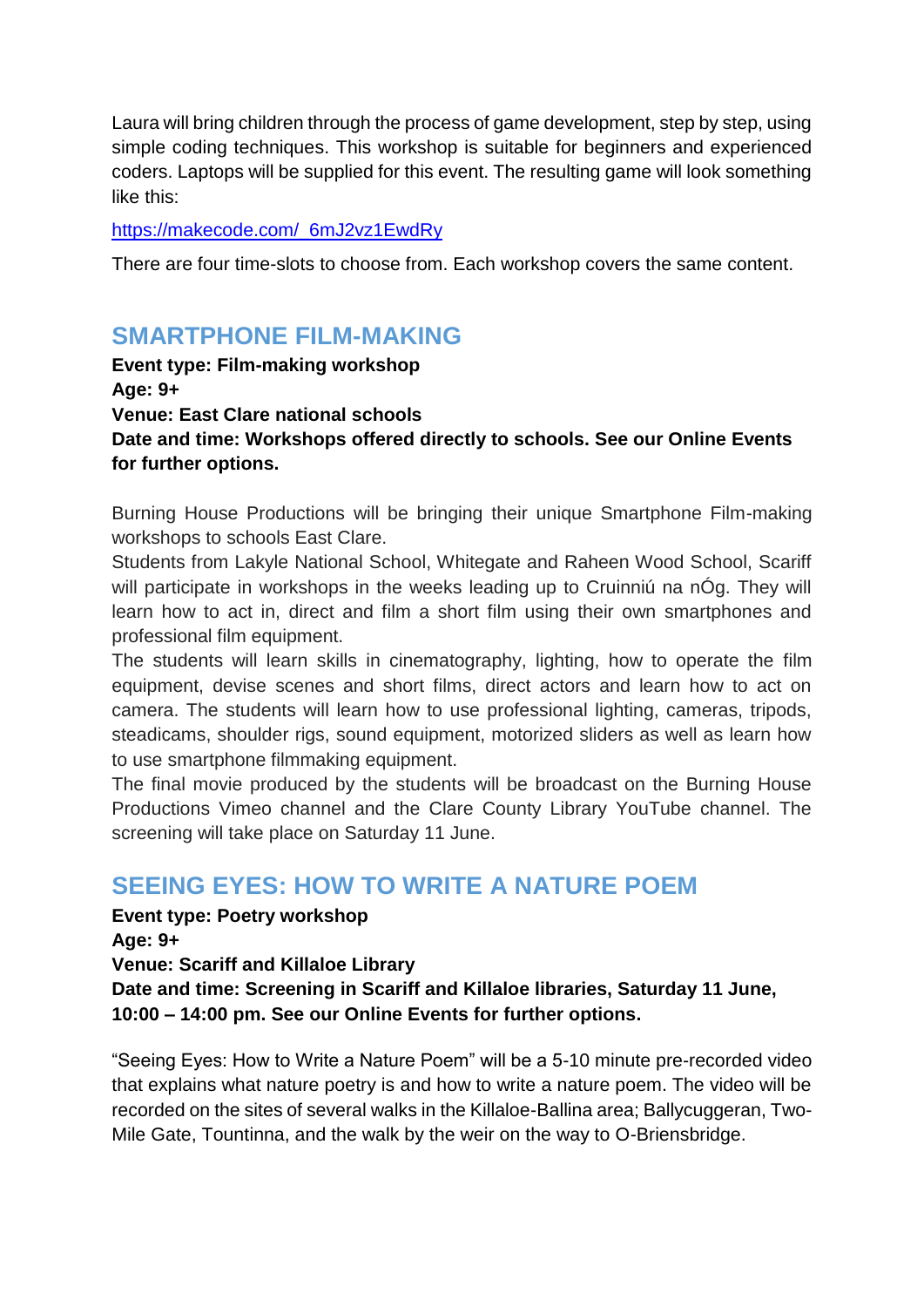In the video, the nature poet Jessica Brown will discuss what a nature poem is, giving two examples of a nature poem (one classic and one of her own), and also what you need to write one. Jessica will provide prompts and some instruction for the child viewer so they can write their own nature poem.

This video combines poetry with ecological awareness to inspire children to write about their natural surroundings.

This video will be available to view in Scariff and Killaloe libraries on Saturday 11 June, during library opening hours. It will also be broadcast on the Clare Library YouTube channel and the Clare Creative Ireland Facebook page.

## **FLUTTERBY 2 BY FIDGET FEET**

**Event type: Outdoor circus / Street performance Age: 5+ Venue: Scariff Harbour Date and time: Saturday 11 June 13:00 – 14:30 pm & 16:00 – 17:30 pm.** 

Fidget Feet are an aerial circus performing company from Ireland. We are thrilled that they will be hosting a spectacular and magical day, bringing their production Flutterby to Scariff Harbour.

Flutterby is a magical way for all the family to get outdoors and create a unique experience together. We hope you can join us!

The event will be two sessions in the day, 90 minutes each.Each event will contain 30 minutes of arts and crafts making butterflies/caterpillars.The remaining 60 minutes will be comprised of walking around looking for butterflies, Fidget Feet's promenade circus show about butterflies/caterpillars, and local children performing aerial.

Make – 30 minutes of Arts and Crafts. Families can join in the fun to make caterpillars, moths and butterflies together with the Fidget Feet team.

Walk – to meet Bláithín, she loves caterpillars, moths and butterflies. Follow her on her adventurous journey with Uncle Rusty searching for flying butterflies.

Watch – 30 minutes of Fidget Feet's promenade circus street show, with caterpillars and butterflies flying through the air!

We will also have aerial performances by some local children who have been learning to fly!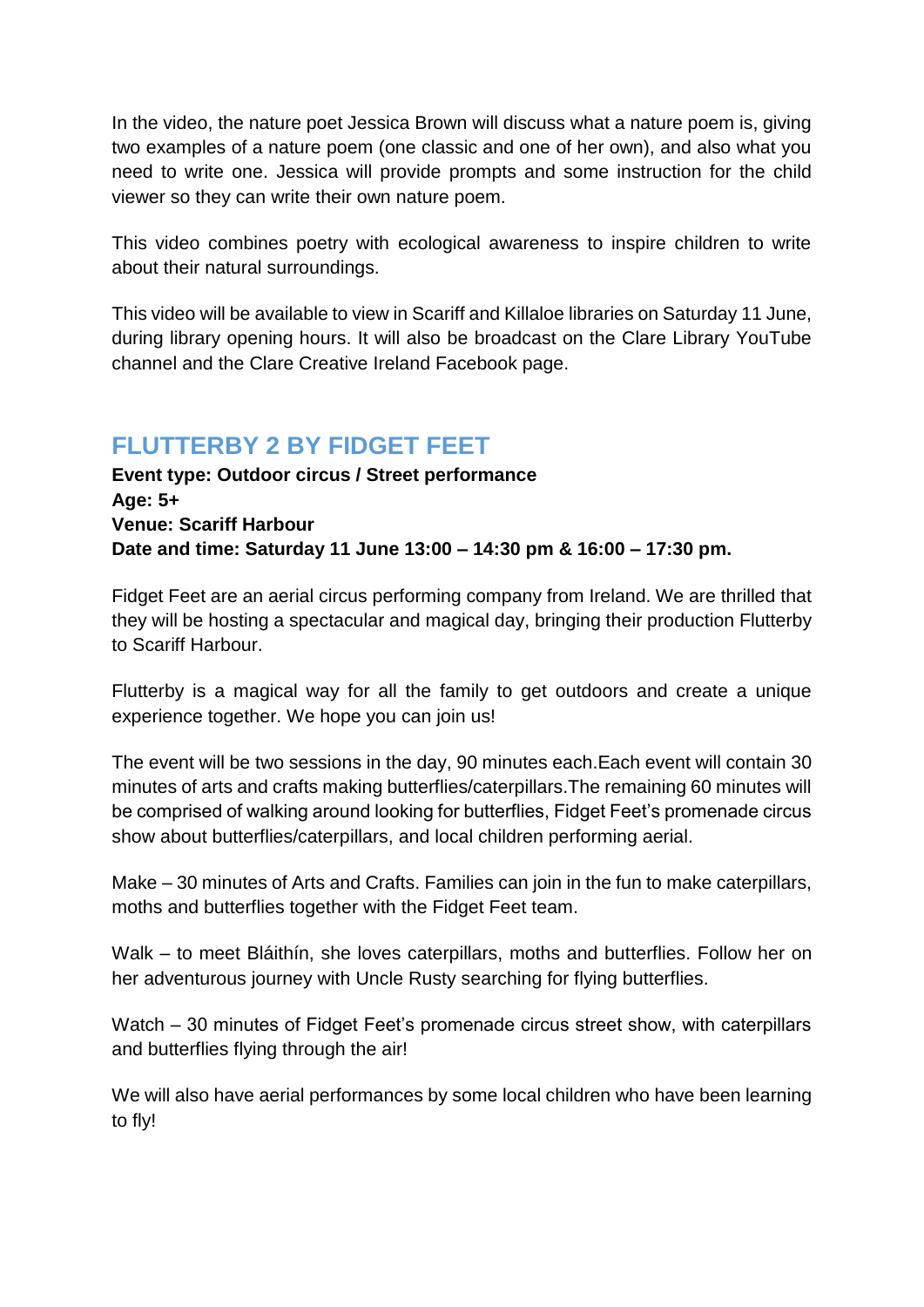This is an outdoor event, with some walking and standing to view the show. Dress for all weather!

This will be a great family day out. Why not bring a picnic and enjoy a magical day out at Scariff Harbour.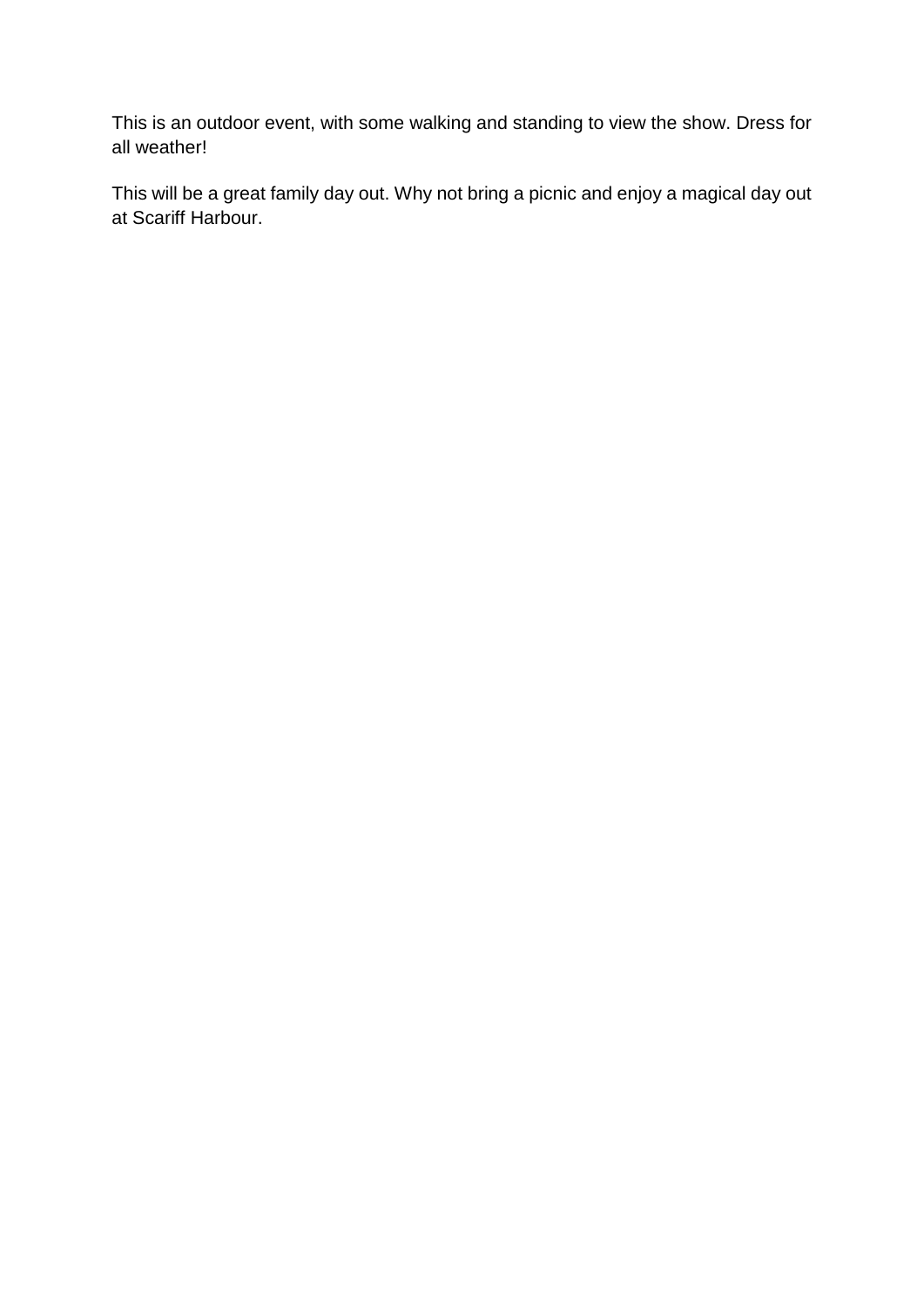# **MULTIPLE LOCATIONS**

# **OLD SONGS FOR YOUNG HEARTS: TRADITIONAL IRISH SONG EXPERIENCES FOR BABIES & TODDLERS**

**Event type: Song workshop Age: 0-4 years Venue: Ennis, Shannon and Quin. Date and time: Dates and times vary, see below for more information.** 

Internationally renowned traditional singer and flute player Nuala Kennedy will present a program of acoustic songs in Irish and English which comfort and relax babies, toddlers and their parents. Some lively dance music on the flute and whistle might also take place! Children younger than age two are more likely to learn and remember information from a live experience than they are from a video. Nuala will offer all attendees the opportunity to viscerally engage with the Irish song tradition, in a safe, caring and natural way.

This beautiful performance of Irish song is designed to connect us with our ancestors, drawing a line between today's babies and those that were nursed and cradled to the same kind of music centuries before. Sit back, close your eyes and breathe, letting the music take you and your baby somewhere different; somewhere magical!

Experiences will take place in the following venues:

- 7 June, 10:30 am: Fahy Hall, Ennis
- 9 June, 10:00 am: Hope Café, Shannon.
- 10 June, 11:30 am: Little Sangha Parent Toddler Group, Maria Assumpta Hall, Ennis.
- 11 June, 11:30am: Quin Parent Toddler Group, Quin.

To participate contact Nuala Kennedy at [nualamusic@gmail.com](mailto:nualamusic@gmail.com)

## **WONDERLAND WITH CLARE YOUTH THEATRE**

**Event type: Theatre workshop**

**Age: 13+**

**Venue: glór, Ennis and Culturlann Sweeney, Kilkee.** 

**Date and time: Saturday 11 June. For more information email Clare Youth Theatre at clareyouththeatre@gmail.com**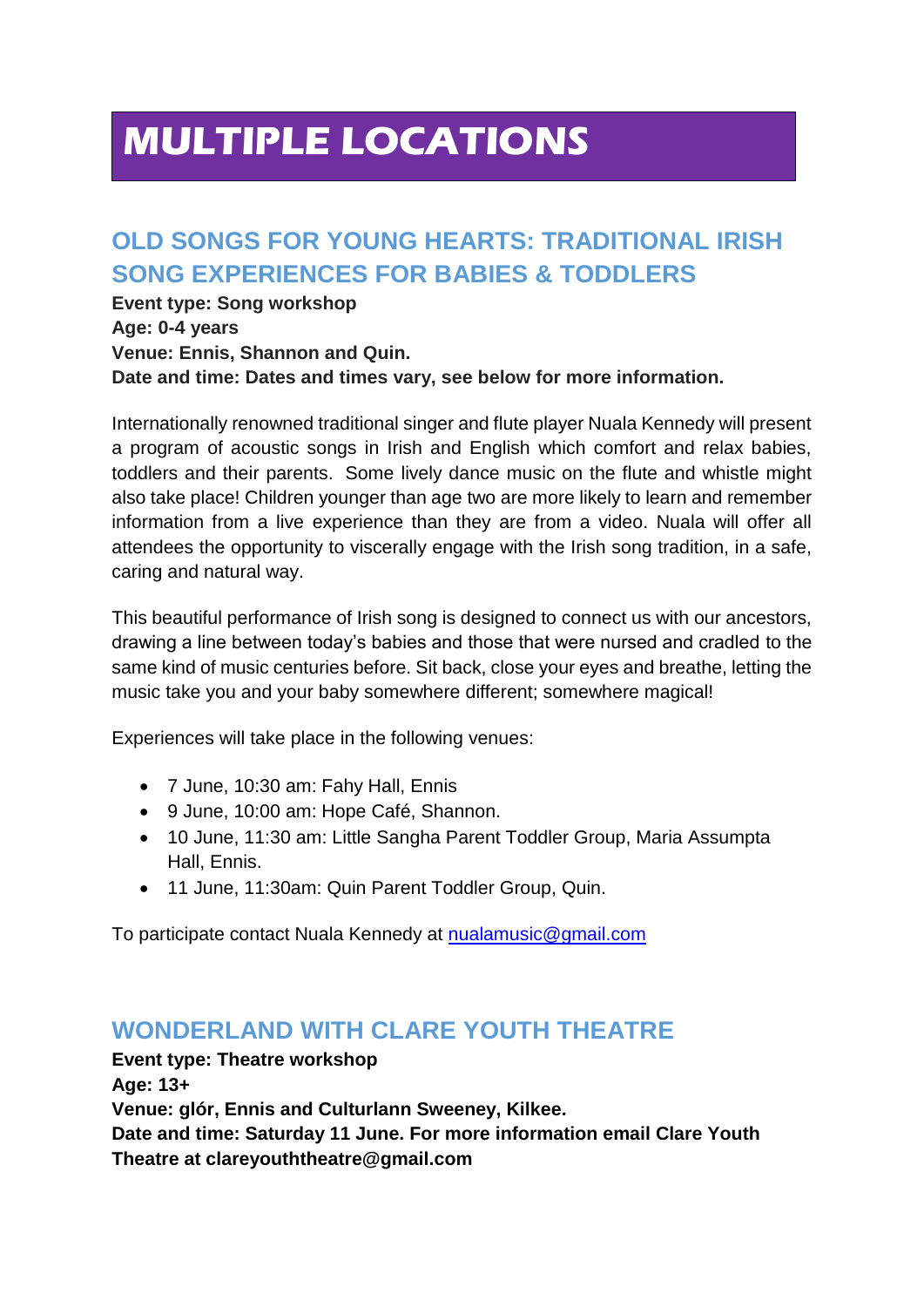Welcome to Wonderland Clare Youth Theatre members would like to welcome any teenager with an interest in acting, writing, design, sound, lighting, directing, costumes, make up and anything else you fancy.

We are a group of 20 young people from all over Clare who meet in glór every Saturday. We are presenting our new production Wonderland on May 22nd and will share excerpts from the production as part of this workshop which will be led by youth theatre members. You will get to see how work at devising theatre pieces, how much fun we have and how inclusive we are - all are welcome - no auditions, no preconditions.

Not sure? Give us a try. We promise to leave you with a smile on your face and a song in your heart. Sign up at clareyouththeatre@gmail.com

A proud part of Youth Theatre Ireland's Cruinniú na nÓg programme!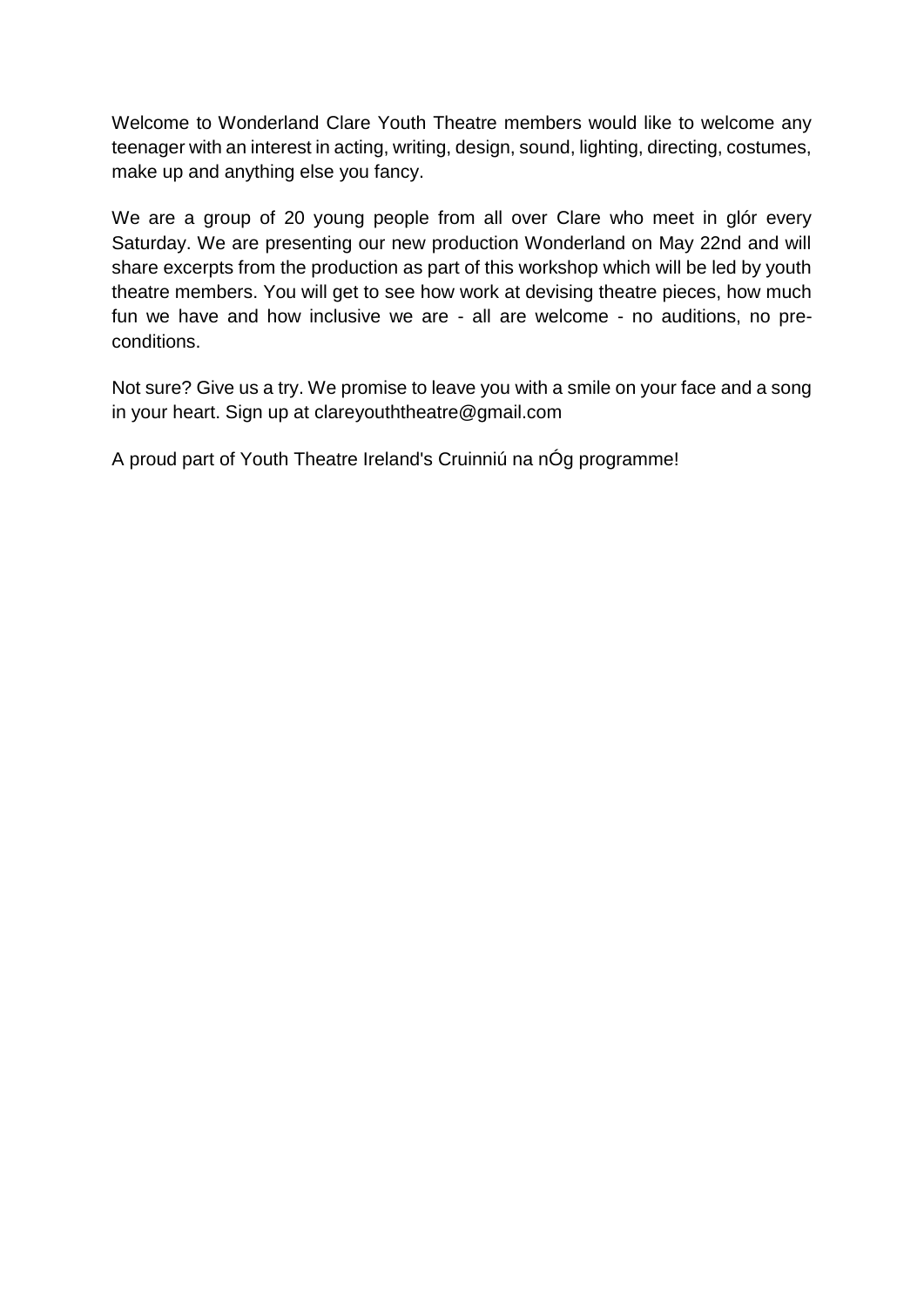# **ONLINE**

#### **INK, PRINT, REPEAT!**

**Event type: Printmaking workshop Age: 5+ Venue: Creative Clare Facebook Page and Clare County Library YouTube Channel Date and time: Released Saturday 11 June.** 

Clouna National School will participate in a series of printmaking workshops that will explore the different uses for print, with each workshop focusing on a different purpose for the printmaking processes. The workshop will be facilitated by artist Tessa O'Connor.

The final workshop will comprise of a community-based print activity, creating a collaborative large-scale print that will be printed using a steam roller. There will be a community event where we will be printing three large prints that the children in our school will have made in a previous workshop, onto paper using the steam roller. Children who attend the large-scale event will also be invited to try out small scale print-making techniques on the day such as mono printing and screen printing.

The school will document and video this project and broadcast this for Cruinniú na nÓg on Saturday 11 June.

The video can be viewed on Clouna National School social media at the following links: Facebook:@ClounaNationalSchool Twitter:@ClounaNS Instagram: Clouna\_n

#### **UP UP AND AWAY WITH GO FLY YOUR KITE**

**Event type: Kite making workshops**

**Age: 5+**

**Venue: Creative Clare Facebook and Instagram pages.** 

#### **Date and time: All day on Saturday 11 June**

Go Fly Your Kite aims to bring STEM and creativity to children and young people and enable fun through learning, art, science, social interaction and exercise.

The Go Fly Your Kite team along with the group coordinators have developed workshops that encourage children to get out, explore and learn about their local area. Children will discover local myths and legends or create their own interpretation of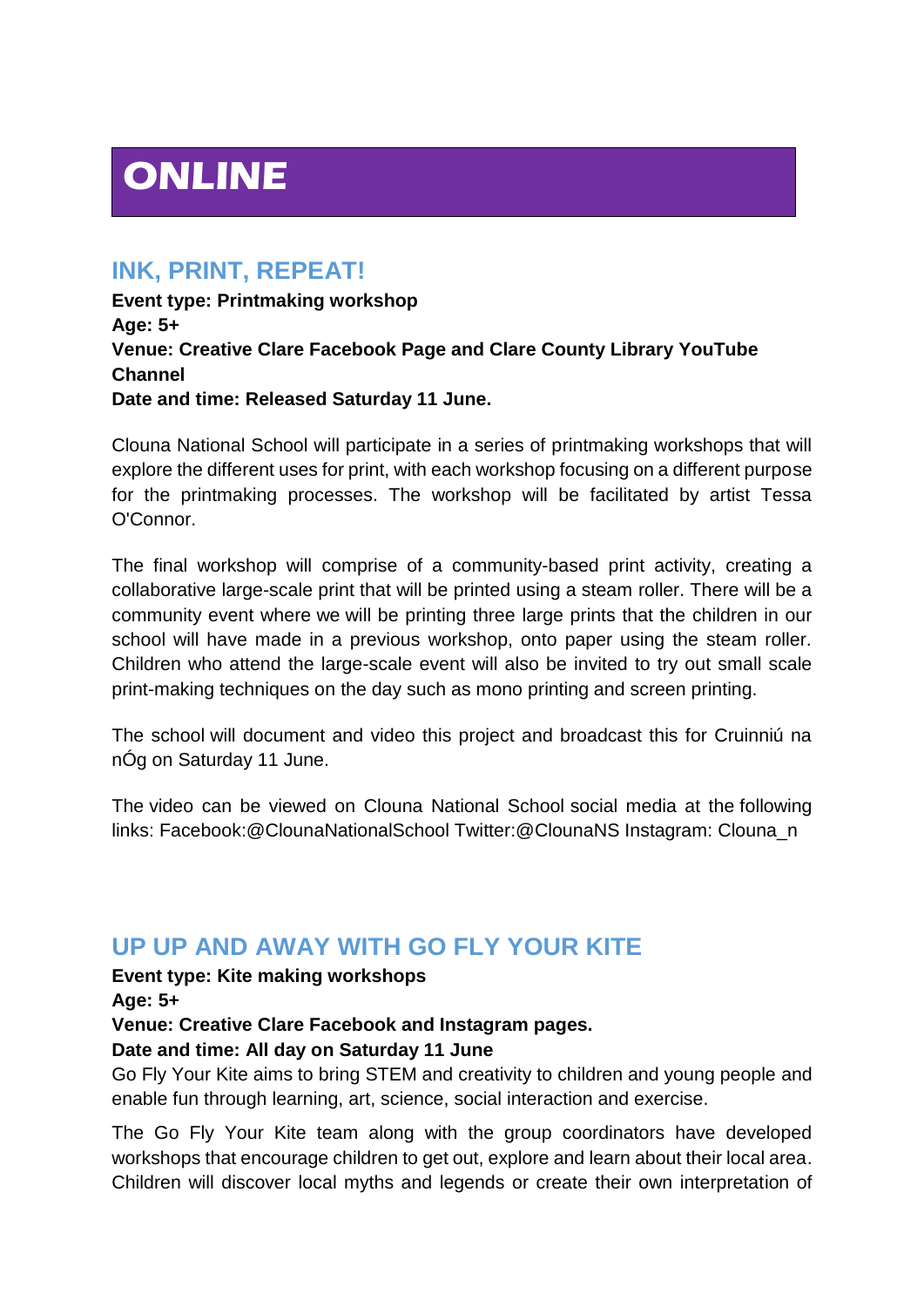local stories, in a hand-drawn piece of art. During the workshop this draft of art work or a choice made by participant from our library of images is placed under a blank kite and traced using permanent markers. The art work is then removed and the participant can colour and continue to be creative on the design of their individual kites.

The workshop culminates with the participants constructing their own kites and learning where and how to fly their kites safely. The project is a unique activity and that promotes artistic freedom, and develops skills in construction, creative thinking and exercise.

Film highlights of the workshop and the kite flying will be posted to our social media channels throughout the day.

## **SEEING EYES: HOW TO WRITE A NATURE POEM**

#### **Event type: Poetry workshop Age: 9+ Venue: Creative Clare Facebook Page & Clare Library YouTube Channel Date and time: Starts Saturday 11 June**

"Seeing Eyes: How to Write a Nature Poem" will be a 5-10 minute pre-recorded video that explains what nature poetry is and how to write a nature poem. The video will be recorded on the sites of several walks in the Killaloe-Ballina area; Ballycuggeran, Two-Mile Gate, Tountinna, and the walk by the weir on the way to O-Briensbridge.

In the video, the nature poet Jessica Brown will discuss what a nature poem is, giving two examples of a nature poem (one classic and one of her own), and also what you need to write one. Jessica will provide prompts and some instruction for the child viewer so they can write their own nature poem.

This video combines poetry with ecological awareness to inspire children to write about their natural surroundings.

This video will also be available to view in Scariff and Killaloe libraries on Saturday 11 June, during library opening hours.

#### **SMARTPHONE FILM-MAKING**

**Event type: Film-making workshop**

**Age: 9+**

**Venue: Creative Clare Facebook page.** 

#### **Date and time: Released on Saturday 11 June**

Burning House Productions will be bringing their unique Smartphone Film-making workshops to schools East Clare.

Students from Lakyle National School, Whitegate and Raheen Wood School, Scariff will participate in workshops in the weeks leading up to Cruinniu na nÓg. They will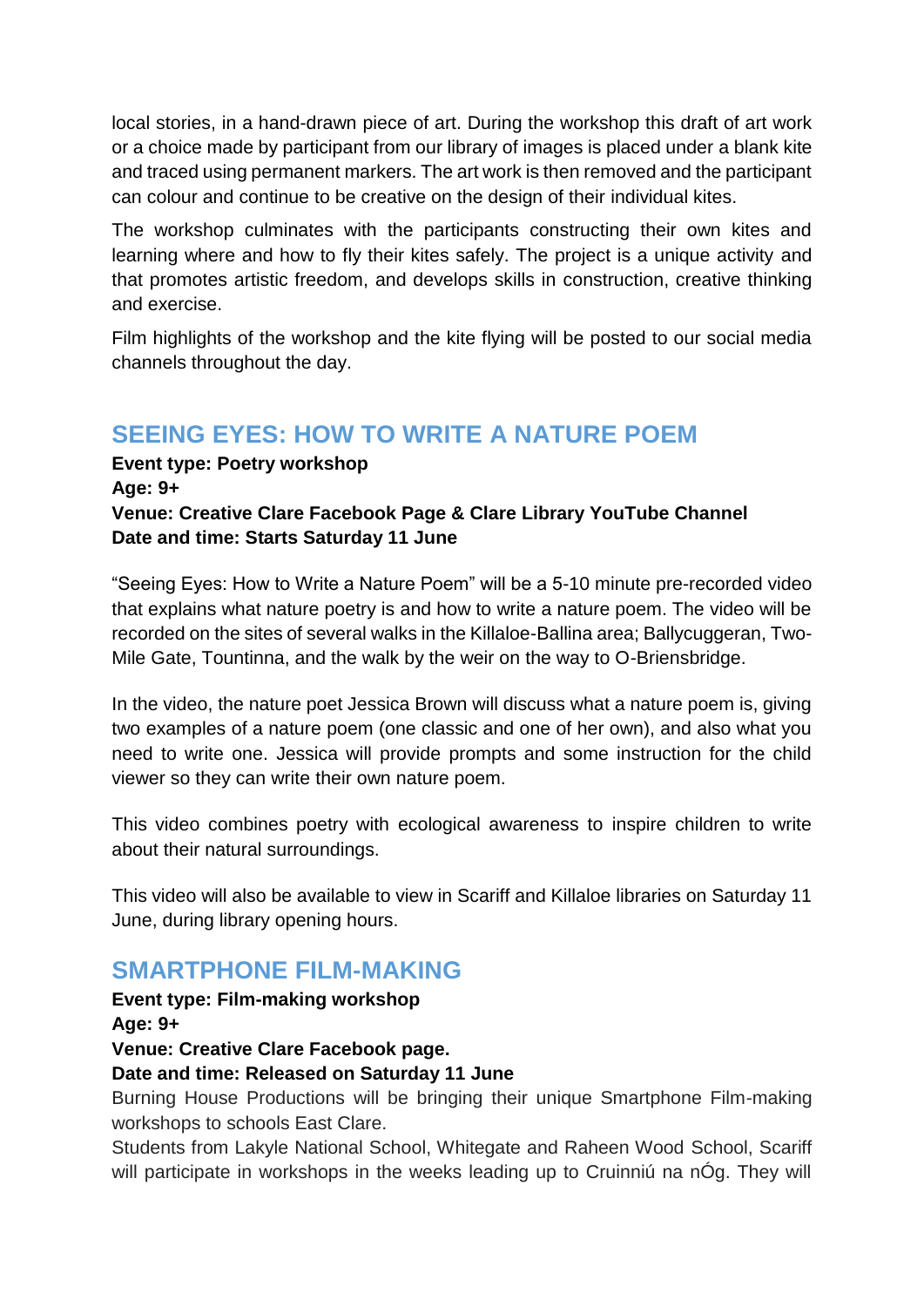learn how to act in, direct and film a short film using their own smartphones and professional film equipment.

The students will learn skills in cinematography, lighting, how to operate the film equipment, devise scenes and short films, direct actors and learn how to act on camera. The students will learn how to use professional lighting, cameras, tripods, steadicams, shoulder rigs, sound equipment, motorized sliders as well as learn how to use smartphone filmmaking equipment.

The final movie produced by the students will be broadcast on the Burning House Productions Vimeo channel and the Clare County Library YouTube channel.

## **MAKING MOOGHAUN METALWORK**

**Event type: Artefact-making instructional video Age: 9+ Venue: Creative Clare Facebook page and Clare Library YouTube channel. Date and time: Released on Saturday 11 June.** 

Making Mooghaun Metalwork is an artefact-making workshop led by artist Marie Connole with Third Class students from the Christian Brothers School, Ennis.

The artist will demonstrate how to replicate Bronze and Iron Age artefacts using cardboard, tinfoil, paper and other recycled materials. Replicas will be based on objects found in Mooghaun Fort and other sites in County Clare.

Through the workshop students will learn about the great gold find of Mooghaun and the history of these forts in Ireland.

On Saturday 11 June a display of the replicas and accompanying video will be launched in The De Valera Library, Ennis. The video will also be launched online so that all primary and second-level students can access it as a learning resource.

## **INSPOIRÁID NA BOIRNE**

**Event type: Exhibition and film Age: All ages Venue: Burren College of Art /Online Date and time: Film screening online on Saturday 11 June, all day. Exhibition at the Burren College of Art, Saturday 11 June 11:00 am – 17:00 pm**

This exhibition and film is a culmination of work carried out by students of Fanore National School. who have been exploring the idea of using their natural environment through art with artist Katerina Gribkoff.

Working together with Katerina, the students conducted research about the plants that